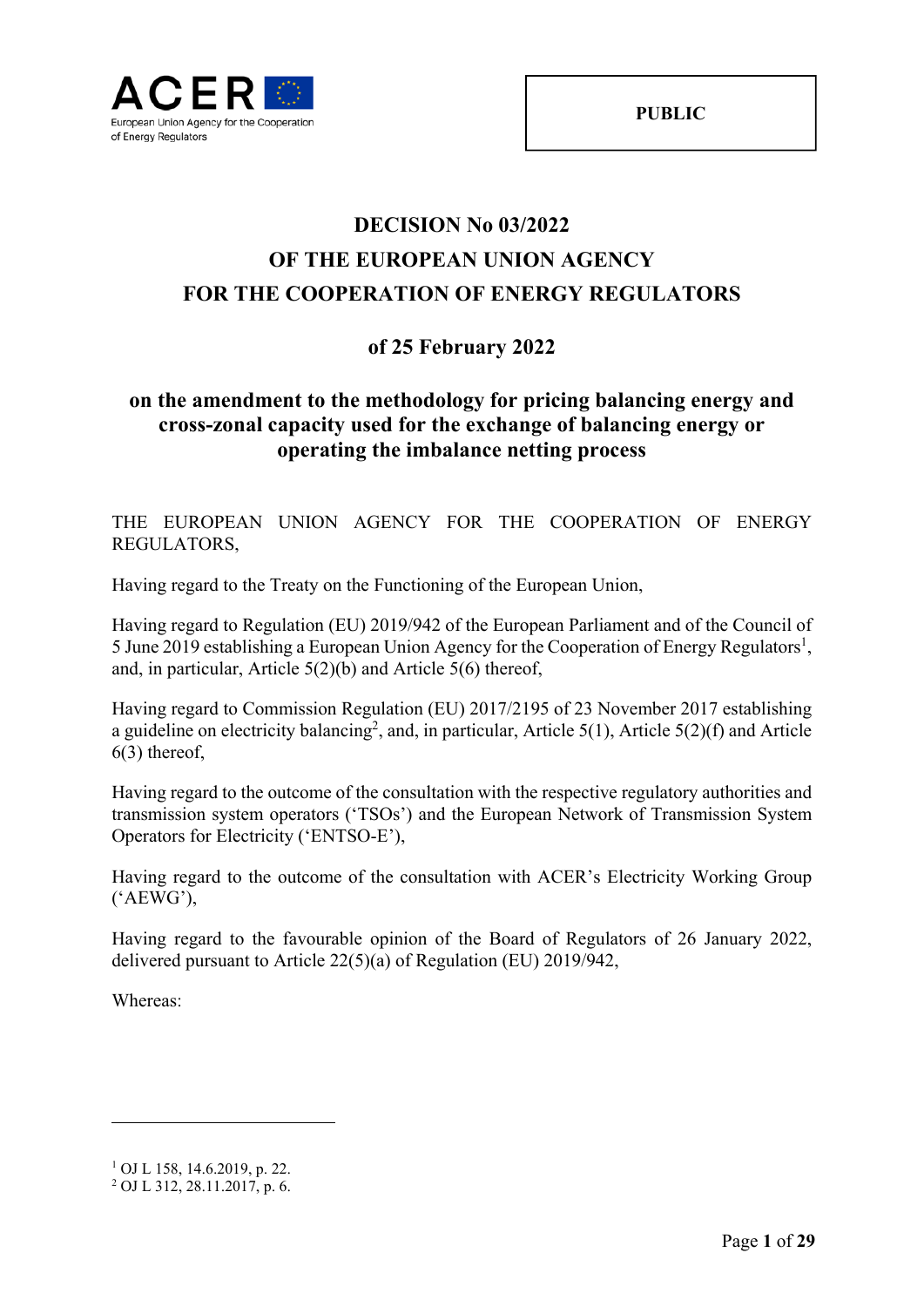

### **1. INTRODUCTION**

- (1) Commission Regulation (EU) 2017/2195 ('EB Regulation') lays down a range of requirements for electricity balancing, platforms for the exchange of balancing energy as well as pricing and settlement of balancing energy. In particular, Article 30(1) of the EB Regulation requires all TSOs to develop a proposal for a methodology to determine prices for the balancing energy that results from the activation of balancing energy bids for the frequency restoration process pursuant to Articles 143 and 147 of Commission Regulation (EU) 2017/1485, and the reserve replacement process pursuant to Article 144 and Article 148 of the same Regulation ('pricing methodology'). Pursuant to Article 30(3) of the EB Regulation, the pricing methodology must also include a methodology for pricing of cross-zonal capacity used for exchange of balancing energy or for operating the imbalance netting process.
- (2) In 2019, all TSOs developed a proposal for the pricing methodology, and submitted it to all the regulatory authorities, which, due to a lack of agreement between them, ultimately referred it to ACER for decision. On 24 January 2020, ACER approved the pricing methodology.<sup>3</sup>
- (3) Pursuant to Article 6(3) in joint reading with Article 5(2)(f) of the EB Regulation, all TSOs may propose amendments to the pricing methodology.
- (4) Since the entry into force of Regulation (EU) 2019/943, in order to streamline the regulatory approval process, Union-wide terms and conditions or methodologies that are developed under the network codes and guidelines (such as the pricing methodology), and any amendments thereof, are now directly submitted to ACER for approval.<sup>4</sup>
- (5) Pursuant to Article 30(2) of the EB Regulation, in case TSOs identify that technical price limits are needed for efficient functioning of the market, they may jointly develop, as part of the proposal for the pricing methodology, a proposal for harmonised maximum and minimum balancing energy prices, including bidding and clearing prices, to be applied in all scheduling areas.
- (6) Accordingly, on 26 August 2021, ENTSO-E, on behalf of all TSOs, submitted to ACER a proposal for amendment to the pricing methodology ('Proposal').
- (7) This Decision is issued following ACER's review and amendment of the Proposal, and includes the following annexes:
	- Annex I sets out the amendment to the pricing methodology, as amended and approved by ACER.

<sup>&</sup>lt;sup>3</sup> Annex I to ACER Decision 01/2020 of 24 January 2020.

 $4 \overline{\text{Article } 5(2)(b)}$  of Regulation (EU) 2019/942.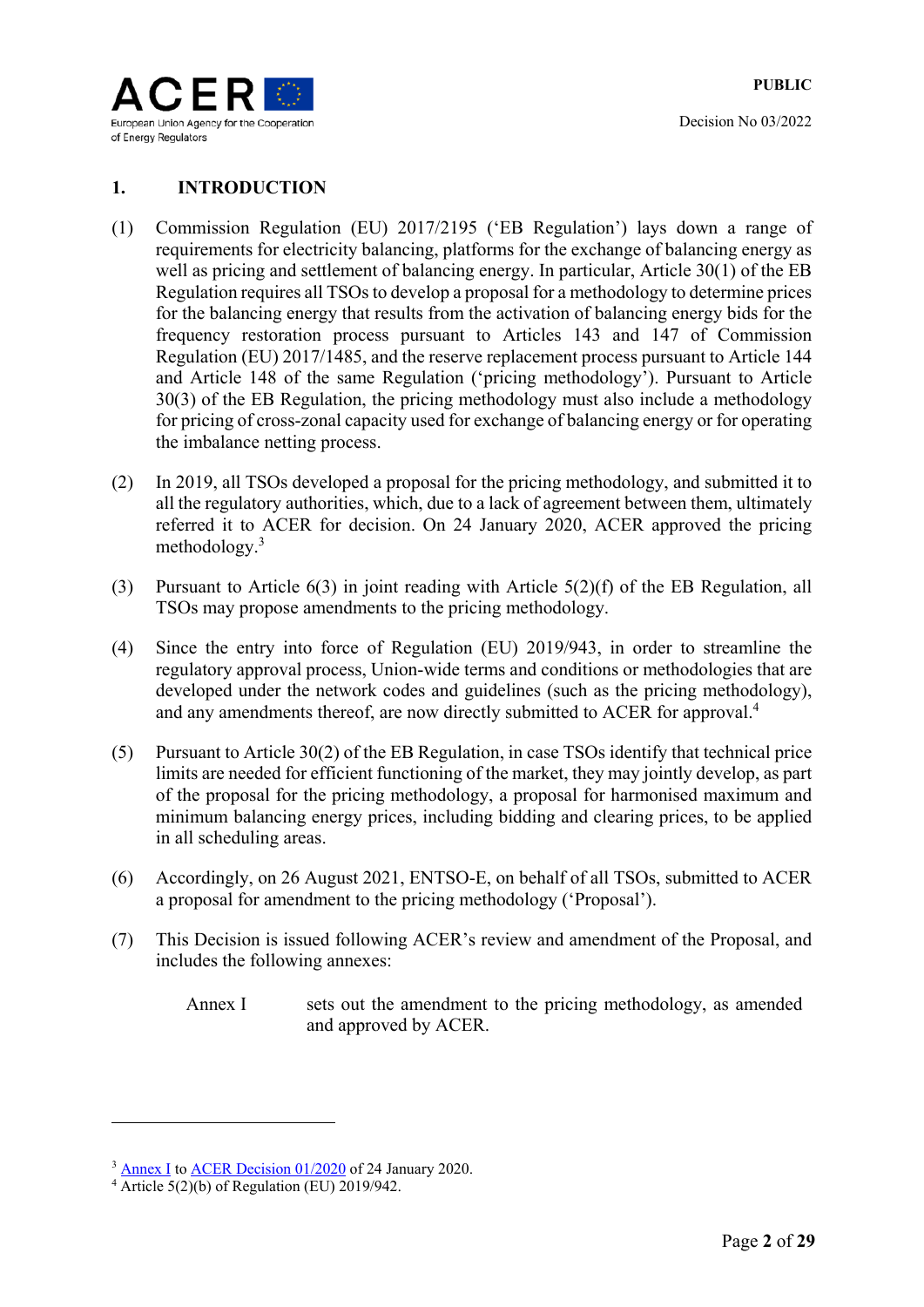

| Annex Ia | provides a track-changed version of the Proposal, reflecting<br>ACER's amendments, for information. |  |  |
|----------|-----------------------------------------------------------------------------------------------------|--|--|
| Annex II | provides a summary of responses to ACER's public consultation<br>on the Proposal, for information.  |  |  |

### **2. PROCEDURE**

- (8) On 26 August 2021, ENTSO-E, on behalf of all TSOs, submitted the Proposal to ACER for approval.
- (9) Between 13 October and 10 November 2021, ACER publicly consulted on the Proposal (see section 5.1).
- (10) Between 16 September 2021 and 22 November 2021, ACER engaged in discussions with the TSOs and regulatory authorities. These discussions concerned ACER's assessment described in section 6 and involved numerous conference calls and exchanges of documents, allowing ACER to gather information and form its preliminary position on the Proposal.
- (11) Between 22 November and 6 December 2021, ACER consulted all TSOs, ENTSO-E and the regulatory authorities on its preliminary position, by sharing an updated version of the Proposal setting out its suggested amendments and reasoning for these amendments. The consulted parties provided written comments which are summarised in section 5.2. ACER also held oral hearings with CRE and CREG on 1 and 2 December 2021.
- (12) ACER has considered all the written and oral comments on its preliminary position. Following this process, ACER has introduced further amendments to the Proposal to take into account some issues raised by the consulted parties.
- (13) The AEWG was consulted between 14 December 2021 and 3 January 2022, and provided its advice on 27 December 2021 (see section 5.3).
- (14) On 26 January 2022, ACER's BoR issued a favourable opinion pursuant to Article 22(5)(a) of Regulation (EU) 2019/942.

### **3. ACER'S COMPETENCE TO DECIDE ON THE PROPOSAL**

- (15) Pursuant to Article 5(2)(b) of Regulation (EU) 2019/942, ACER shall approve proposals for common terms and conditions or methodologies for the implementation of those network codes and guidelines adopted before 4 July 2019 and which require the approval of all regulatory authorities.
- (16) Pursuant to Article 5(2)(f) of the EB Regulation, which has been adopted as a guideline before 4 July 2019, the proposal for the pricing methodology, and any amendments thereof, shall be subject to approval by ACER.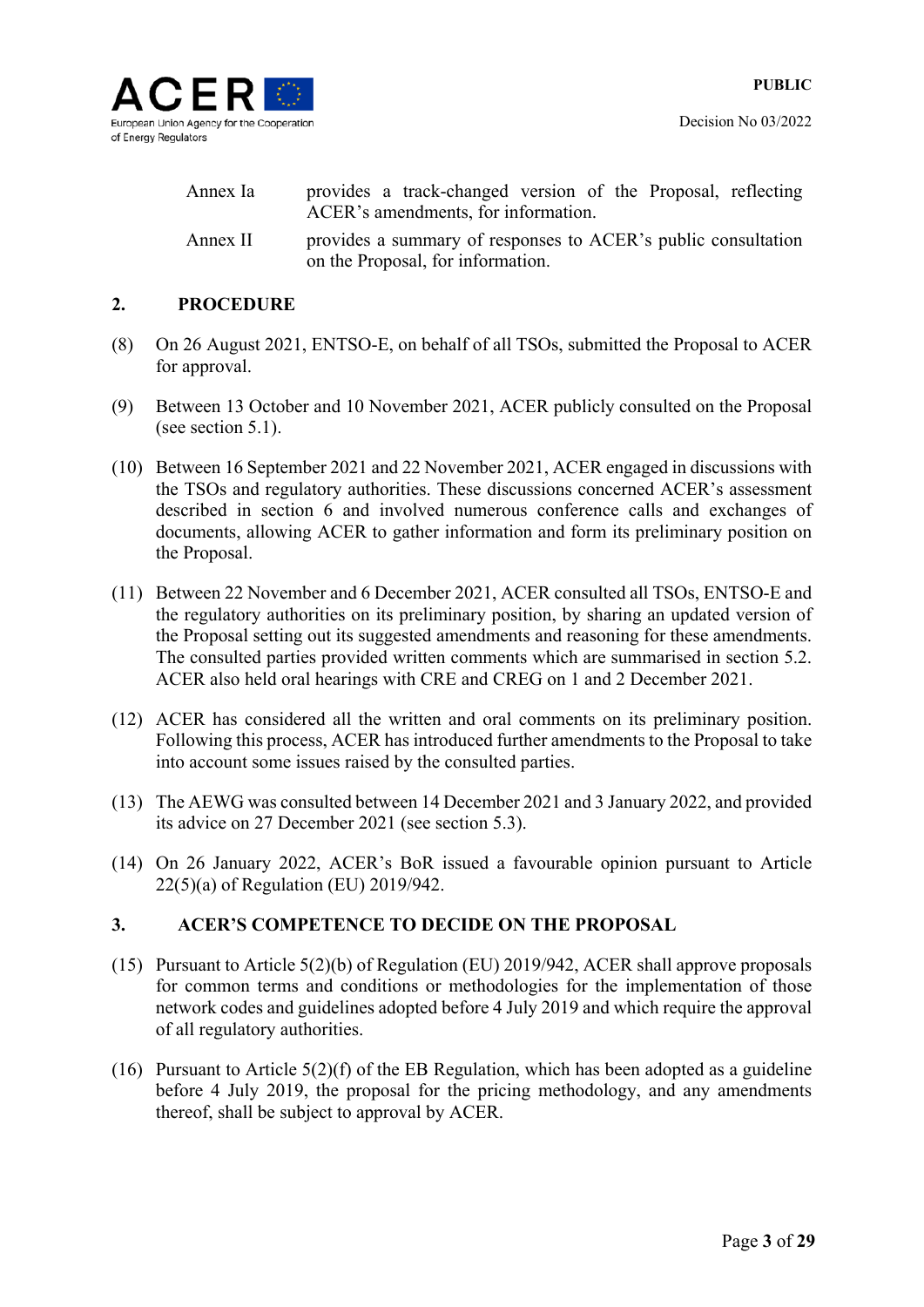

1

- (17) Pursuant to the second sentence of Article 6(3) in joint reading with Article 5(2)(f), TSOs responsible for developing the proposal for the pricing methodology (i.e. all TSOs) may propose amendments to this methodology to ACER.
- (18) ACER, before approving the proposal for amendment to the pricing methodology, shall revise it where necessary, after consulting the respective TSOs and ENTSO-E, in order to ensure that it is in line with the purpose of the EB Regulation and contribute to market integration, non-discrimination, effective competition and the proper functioning of the market.<sup>5</sup>
- (19) Since ENTSO-E, on behalf of all TSOs, submitted the Proposal to ACER for approval, ACER is competent to decide on the Proposal based on Article 5(2)(b) of Regulation (EU) 2019/942 as well as Article  $5(2)(f)$  in joint reading with Article 6(3) of the EB Regulation.

### **4. SUMMARY OF THE SUBMISSION**

(20) The submission of 26 August 2021 consisted of a letter from ENTSO-E and the following annexes:

| Annex I              | 'External study'          | Justification and Specification of Maximum and<br>Minimum Balancing Energy Prices<br>Report commissioned by ENTSO-E, May 2021                                                                                                                                                                                                        |
|----------------------|---------------------------|--------------------------------------------------------------------------------------------------------------------------------------------------------------------------------------------------------------------------------------------------------------------------------------------------------------------------------------|
| Annex II             | 'Explanatory<br>document' | Explanatory document on proposal for amending<br>the methodology for pricing balancing energy and<br>cross-zonal capacity used for the exchange of<br>balancing energy or operating the imbalance<br>netting process                                                                                                                 |
| Annex III 'Proposal' |                           | Amendment of methodology for pricing balancing<br>energy and cross-zonal capacity used for the<br>exchange of balancing energy or operating the<br>imbalance netting process in accordance with<br>Article 30(1) of Commission Regulation (EU)<br>2017/2195 of 23 November 2017 establishing a<br>guideline on electricity balancing |
| Annex IV             |                           | ENTSO-E's answer to the comments received<br>during the public consultation on all TSOs' pricing<br>methodology amendment in accordance with<br>Article 30(1) of Commission Regulation (EU)                                                                                                                                          |

<sup>&</sup>lt;sup>5</sup> Pursuant to Article 5(1) in joint reading with Article 5(2)(f) of the EB Regulation as well as Article 5(6) in joint reading with Article  $5(2)(b)$  of Regulation (EU) 2019/943.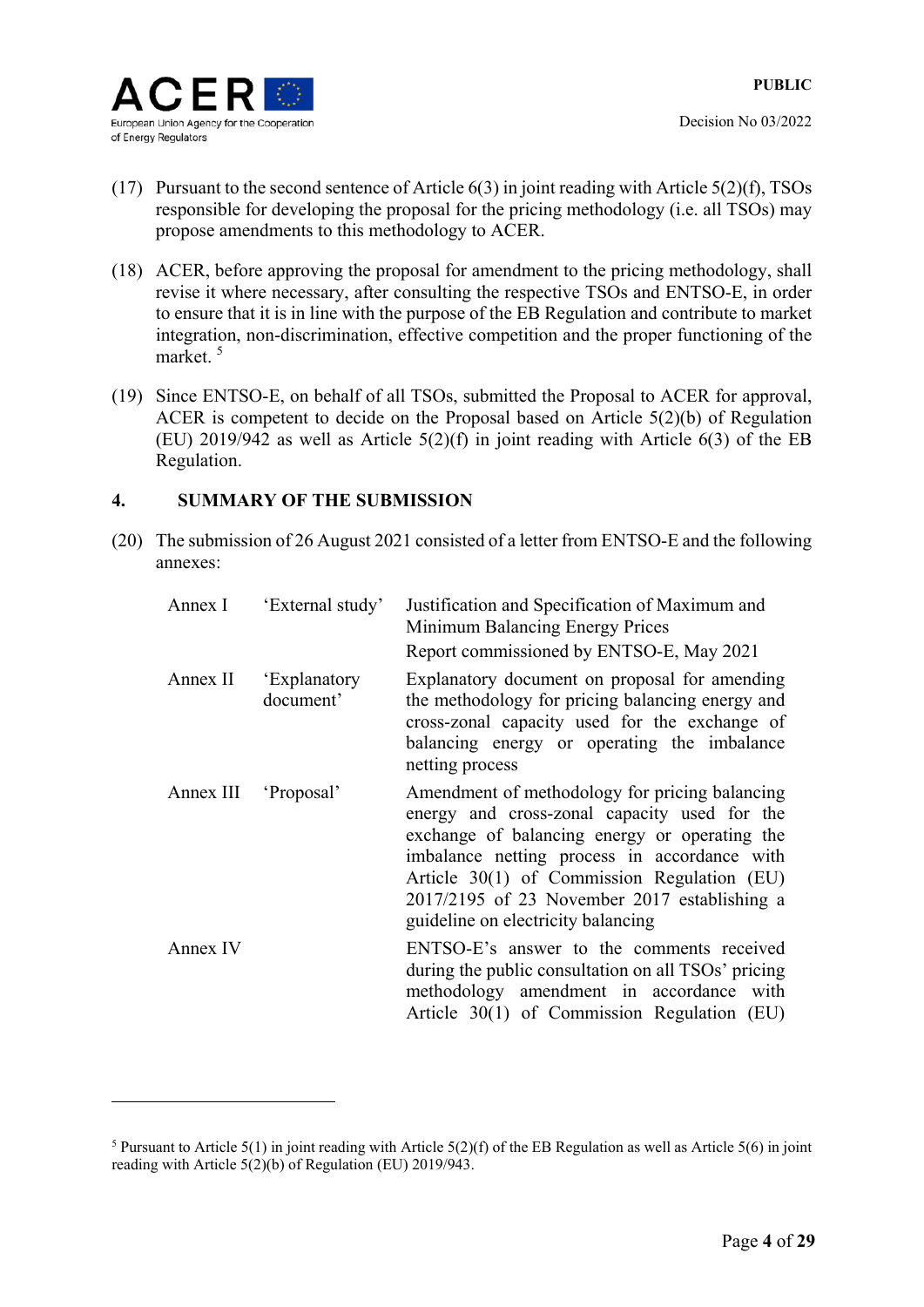

2017/2195 of 23 November 2017 establishing a guideline on electricity balancing, 26 August 20216 Annex V List of the TSOs on behalf of which ENTSO-E submitted the Proposal

(21) The Proposal (Annex III) consists of the following elements:

Whereas describes the expected impact of the Proposal on the objectives of the EB Regulation and Regulation (EU) 2019/943 ('Electricity Regulation')<sup>7</sup>;

- Article 1 General Principles outlines the proposed amendments to Article 3 of the pricing methodology setting out general principles for determining the prices for the balancing energy that results from the activation of balancing energy bids for the frequency restoration and the reserve replacement processes;
- Article 2 Implementation Timeline sets out the implementation timeline for the Proposal;
- Article 3 Publication of the Amendment relates to the publication of the Proposal;
- Article 4 Language relates to the language of the Proposal;

### **5. SUMMARY OF THE OBSERVATIONS RECEIVED BY ACER**

<sup>6</sup> Marked as confidential

<sup>7</sup> OJ L 158, 14.6.2019, p. 54.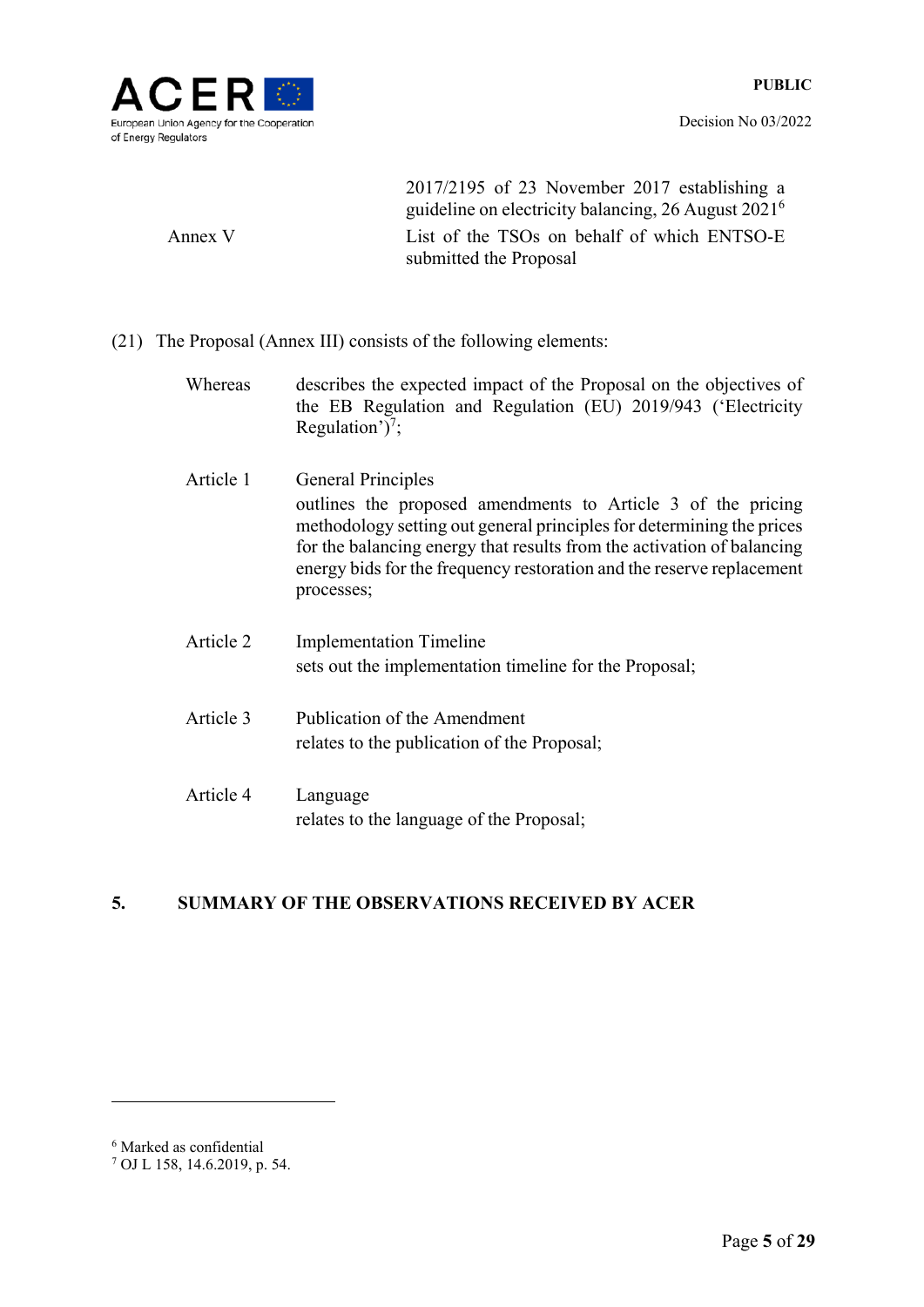

#### $5.1.$ **Public consultation**

(22) Annex II to this Decision summarises all comments received in the consultation and provides ACER's responses to these comments. Stakeholders' responses are published on ACER's consultation page.<sup>8</sup>

#### $5.2.$ **Consultation of all TSOs, ENTSO-E and regulatory authorities**

- (23) ACER worked closely with the TSOs and the regulatory authorities in assessing the merits of the Proposal. In particular, ACER aimed to understand the need for lowering the technical price limit and discussed a number of possible approaches in this respect.
- (24) ACER consulted all TSOs, ENTSO-E and the regulatory authorities on its preliminary position, which included the following key amendments proposed by ACER:
	- (a) No change to adopted technical price limits of 99,999 €/MWh and -99,999  $\epsilon$ /MWh pursuant to the ACER decision 01/2020.
	- (b) An introduction of transitional price limits during the transitory period of 48 months from the implementation date of each of the European balancing platforms in accordance with Articles 19, 20, 21 and 22 of the EB Regulation ('European platforms');
	- (c) For the first 24-month period of operating the European platforms, transitory price limits were proposed to be introduced at  $15,000 \text{ }\epsilon/\text{MWh}$  and  $-15,000$  $\epsilon$ /MWh, and for the second 24-month period at 22,940  $\epsilon$ /MWh and -22,940 €/MWh;
	- (d) An introduction of additional reporting requirements during the transitory period.
- (25) The following Recitals provide a summary<sup>9</sup> of the key comments on ACER's preliminary position, submitted by the consulted parties. Section 6.2 discusses these and additional comments in more detail, in the context of ACER's assessment.
- (26) ENTSO-E, on behalf of all TSOs, submitted a joint all TSOs' response to ACER's preliminary position. In addition, ACER received written comments from the following regulatory authorities:
	- (a) DUR (Denmark);
	- (b) ARERA (Italy);

-

https://documents.acer.europa.eu/Official\_documents/Public\_consultations/Pages/PC\_2021\_E\_09.aspx

<sup>8</sup> PC/2021/E/09, see ACER's consultation page:

<sup>&</sup>lt;sup>9</sup> This is ACER's summary of key concerns and not to be considered a complete representation of the comments received.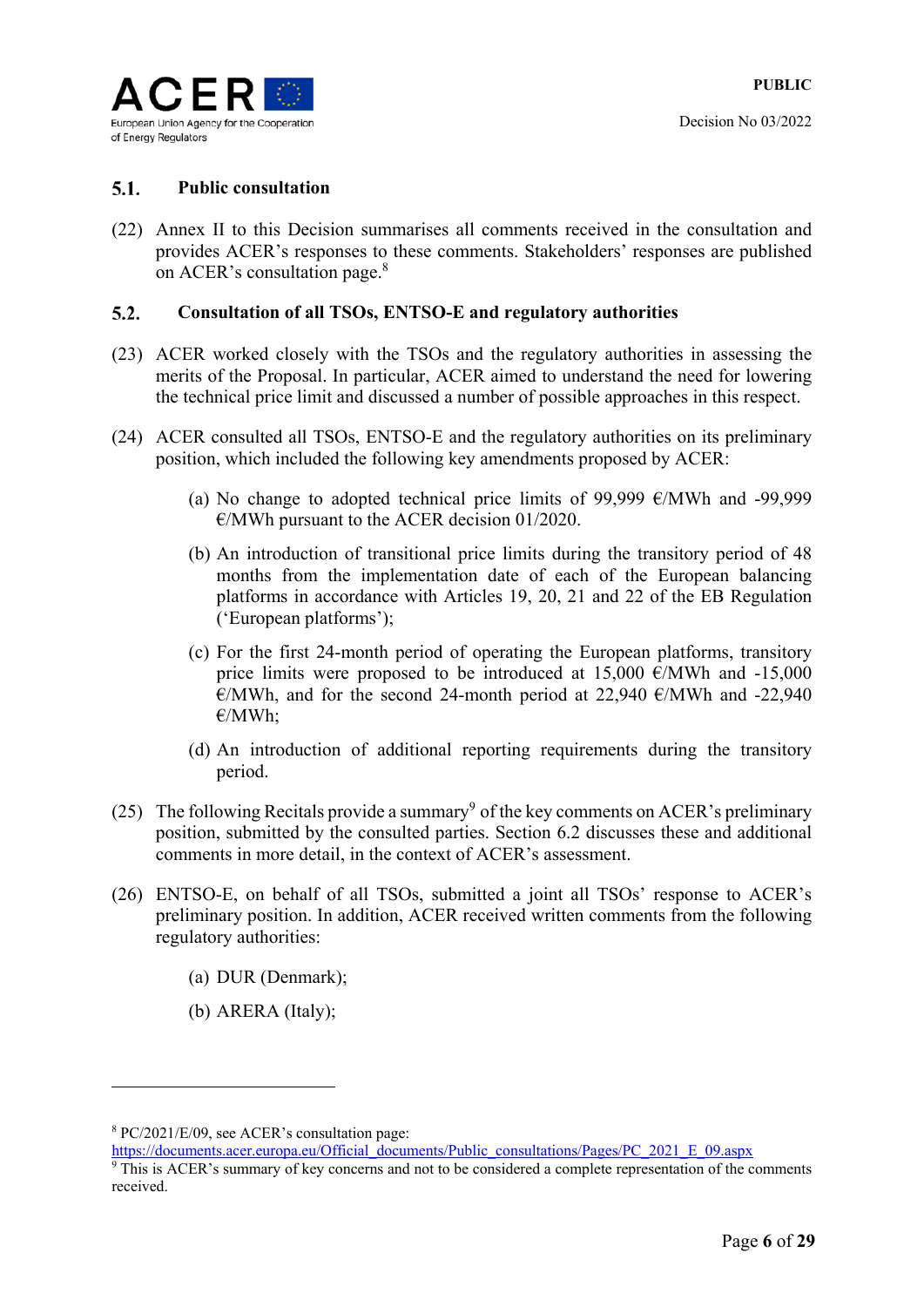

- (c) E-CONTROL (Austria);
- (d) ILR (Luxembourg);
- (e) CRE (France);
- (f) CREG (Belgium);
- (g) ACM (Netherlands);
- (h) CNMC (Spain);
- (i) BNetzA (Germany);
- (j) NVE-RME (Norway);
- (k) URSO (Slovakia);
- (27) DUR provided their concerns regarding the existing technical price limit of 99,999  $\epsilon$ /MWh and -99,999  $\epsilon$ /MWh and proposed to set the new technical price limit to the highest Value of Lost Load ('VoLL') among Member States or slightly higher.
- (28) ARERA also provided their concerns regarding the existing technical price limit of 99,999  $\epsilon$ /MWh and -99,999  $\epsilon$ /MWh and proposed that each TSO shall be able to express their willingness to pay in the European platforms by allowing elastic demand up to the VoLL. This should in their view be addressed in the Implementation Frameworks of the respective European platforms in accordance with Articles 20 and 21 of the EB Regulation. They support to relate the maximum technical price limit after the transitional period to the maximum VoLL.
- (29) Similar to DUR's and ARERA's response, E-CONTROL raised concern with existing technical price limits of 99,999 €/MWh and -99,999 €/MWh, and proposed to set the lower technical price limits permanently.
- (30) ILR proposed wording improvements to the Proposal.
- (31) During the oral hearing with ACER, CRE suggested to accept all TSOs' proposal for the new technical price limit of 15,000  $\epsilon$ /MWh and -15,000  $\epsilon$ /MWh and keep it for an indefinite period of time, and only raise it following an increase of the harmonised maximum clearing price for single intraday coupling ('ID limit') in accordance with Article 54(1) of Commission Regulation (EU) 2015/1222 of 24 July 2015 establishing a guideline on capacity allocation and congestion management ('CACM Regulation').<sup>10</sup>
- (32) According to CRE, the liquidity of balancing markets is by nature low which provides opportunities for balancing service providers ('BSPs') to bid unreasonably high prices. For this reason, CRE supports a permanent technical price limit which follows the ID limit. In addition to the adjustment mechanism linked to the ID limit, CRE would support

<u>.</u>

<sup>10</sup> OJ L 197, 25.7.2015, p. 24.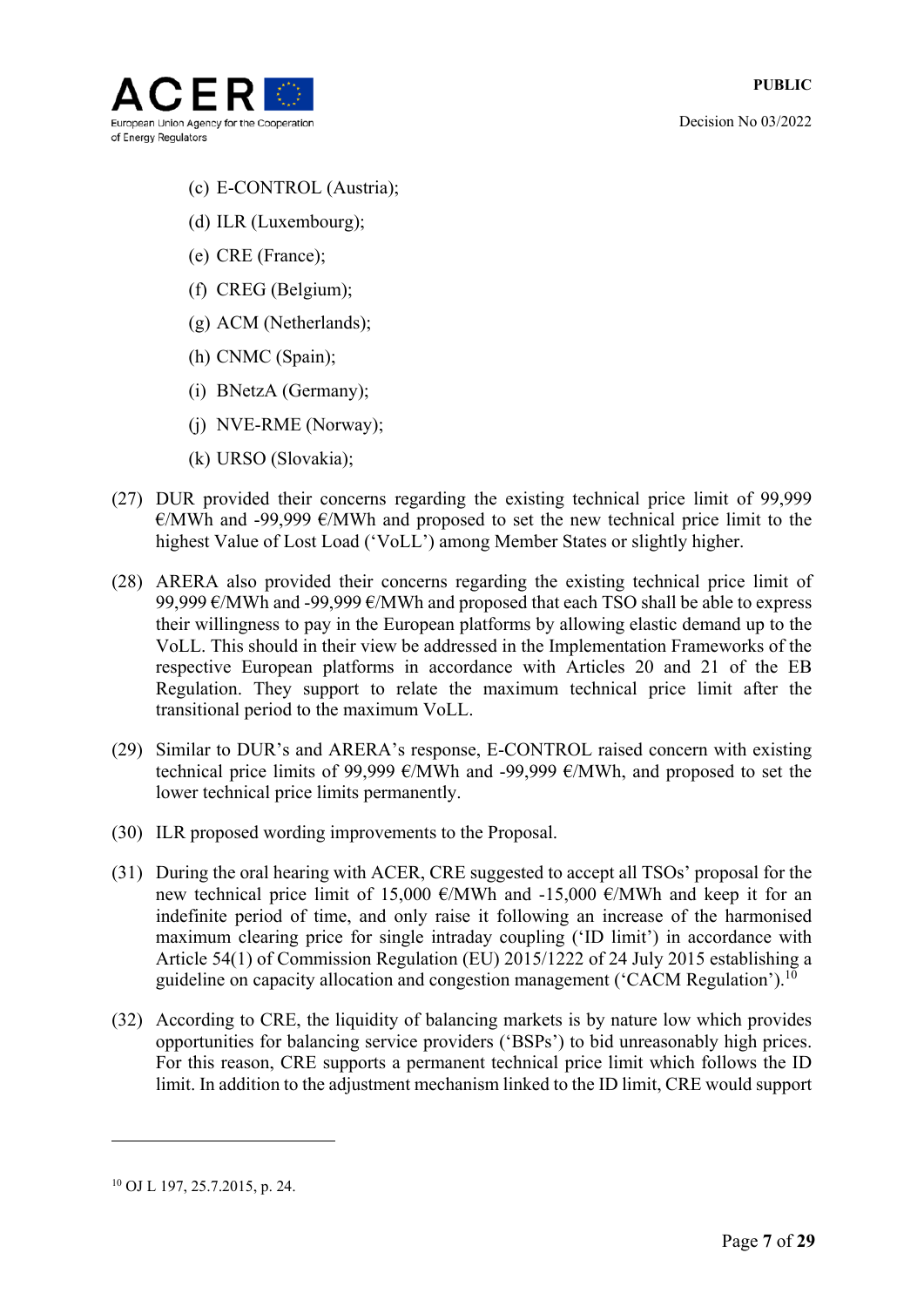

an adjustment mechanism linked to balancing energy market, as long as it is designed in a way that an increase is stopped in case there is a reasonable concern about market manipulation, in order to allow time for an investigation.

- (33) During the oral hearing with ACER, CREG proposed to set the technical price limit to 10,000  $\epsilon$ /MWh, which is only slightly above the ID limit, in order to avoid situations where BSPs withhold their capacity from the market with a significantly lower technical price limit (e.g. intraday market) to keep it for the market with a significantly higher technical price limit (e.g. balancing market).
- (34) ACM supported ACER's amendments to the Proposal.
- (35) CNMC objected to ACER's amendments and supported the introduction of a permanent technical price limit, which should be set as close as possible to the maximum and minimum ID limit.
- (36) BNetzA expressed concerns about ACER's proposed level and duration of the transitory technical price limit and proposed to set its level at 15,000  $\epsilon$ /MWh until the next amendment of the pricing methodology.
- (37) NVE-RME proposed to keep 15,000  $\epsilon$ /MWh as suggested in the Proposal until the TSOs carry out further assessments as to what an efficient technical price limit should be, reflecting a robust calculation of an appropriate VoLL for the common European market.
- (38) URSO supported to set a reasonable technical price limit as an efficient ex-ante mechanism to prevent any potential manipulative and speculative behaviour on the balancing energy markets.
- (39) All TSOs welcomed ACER's amendment allowing for a transitional price limit at the level of the one initially proposed by them and the duration of transitory period. However, the TSOs raised concerns about:
	- (a) proposal to increase this limit after 24 months;
	- (b) rejection of all TSOs' proposal to introduce lower technical price limits;
	- (c) proposed application of an automatic adjustment mechanism linked to the ID limit after 24 months and the symmetrical update of the negative transitory price limit;
	- (d) proposed reporting requirements during the transitory period;

#### 5.3. **Consultation of the AEWG**

- (40) On 27 December 2021, the AEWG has broadly endorsed the draft ACER Decision advising that:
	- (a) the proposed compromise of a transitional price limit of 15,000  $\epsilon$ /MWh for a transitory period of 48 months seem to be acceptable for most of the NRAs. ACER and regulatory authorities should agree in due time on the detailed procedure from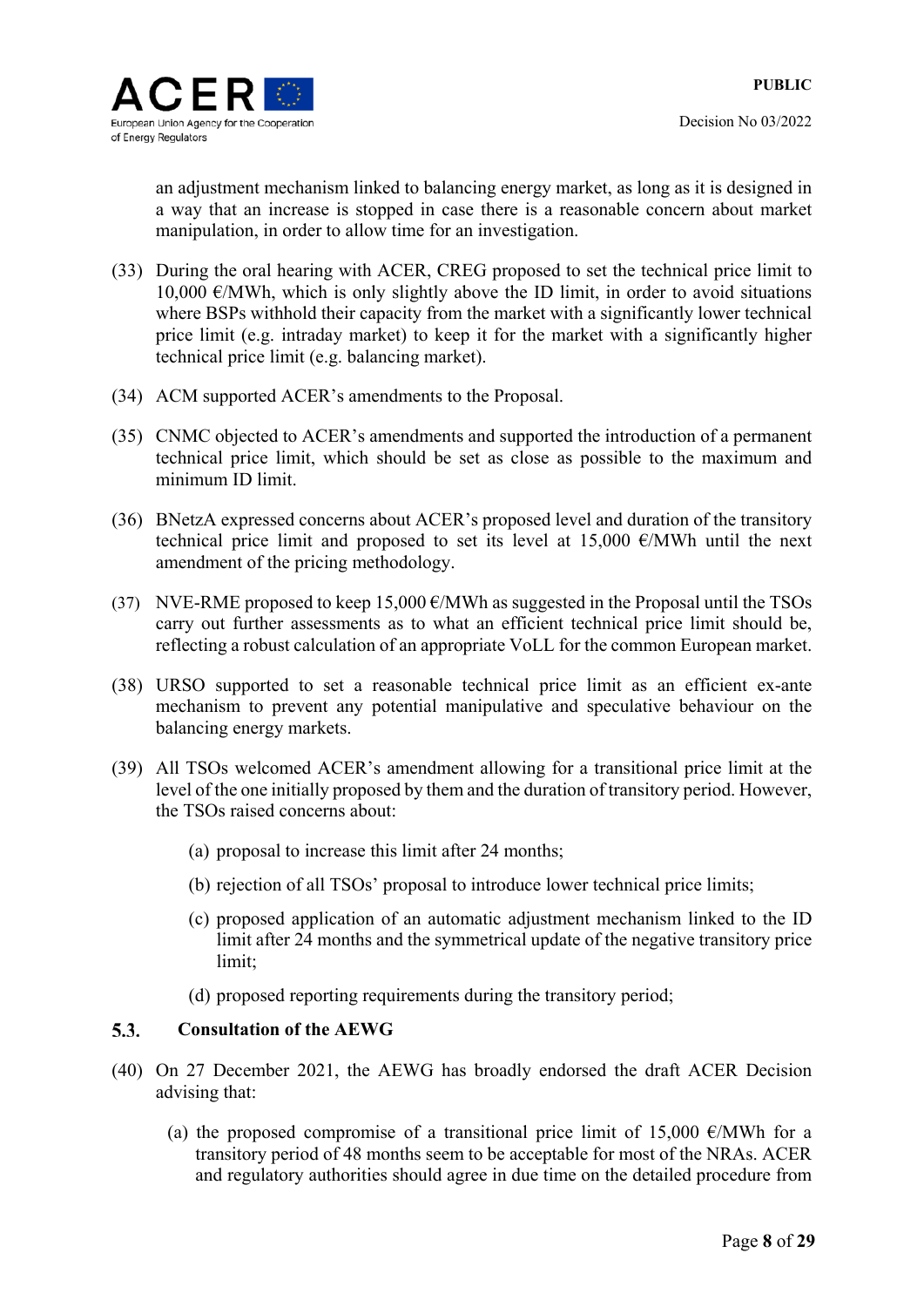

the TSO assessment to the potential amendment of the methodology in order to provide a timely new decision, if needed, to avoid a gap after the transitory period; and

- (b) a clarification on the start of the transitory period related to early implementation should be included.
- (41) Seven regulatory authorities provided individual comments during the consultation phase. All comments received advocate for a lower technical price limit than the one in the approved pricing methodology (99,999  $\epsilon$ /MWh), specifically after the transitional period of 48 months when a limit of 15,000  $\epsilon$ /MWh would apply. Most comments point in the direction of having a permanent lower technical price limit instead of a transitory price limit. The range of the proposed limits includes the actual outcomes of the intraday market (ERO), a value close to the intraday limit (CRE, CNMC), the proposed transitory value (BNetzA) and a value slightly higher than the highest VoLL among Member States (DUR). In addition, few specific aspects were stressed by the regulatory authorities in their comments:
	- (a) ARERA highlighted the fact that TSOs are currently forced to buy balancing energy at any price and proposed to introduce the possibility for a more price-elastic TSO demand for balancing energy. This topic might need further discussion as it would impact several methodologies.
	- (b) BNetzA requested to clarify that the transitory phase starts with the (early) implementation of the platforms and ends 48 months after the deadline for the implementation of the platforms.
	- (c) CRU stated that some markets (with new interconnectors) might join the platforms after the 48 months period without any opportunity for a transitory period.
- (42) ACER has considered AEWG's advice and the individual comments in finalising this Decision.

### **6. ASSESSMENT OF THE PROPOSAL**

#### $6.1.$ **Legal framework**

(43) Pursuant to Article 30(2) of the EB Regulation, in case TSOs identify that technical price limits are needed for efficient functioning of the market, they may jointly develop, as part of the proposal for the pricing methodology, a proposal for harmonised maximum and minimum balancing energy prices, including bidding and clearing prices, to be applied in all scheduling areas. In such a case, harmonised maximum and minimum balancing energy prices take into account the maximum and minimum clearing price for day-ahead and intraday timeframes pursuant to the CACM Regulation.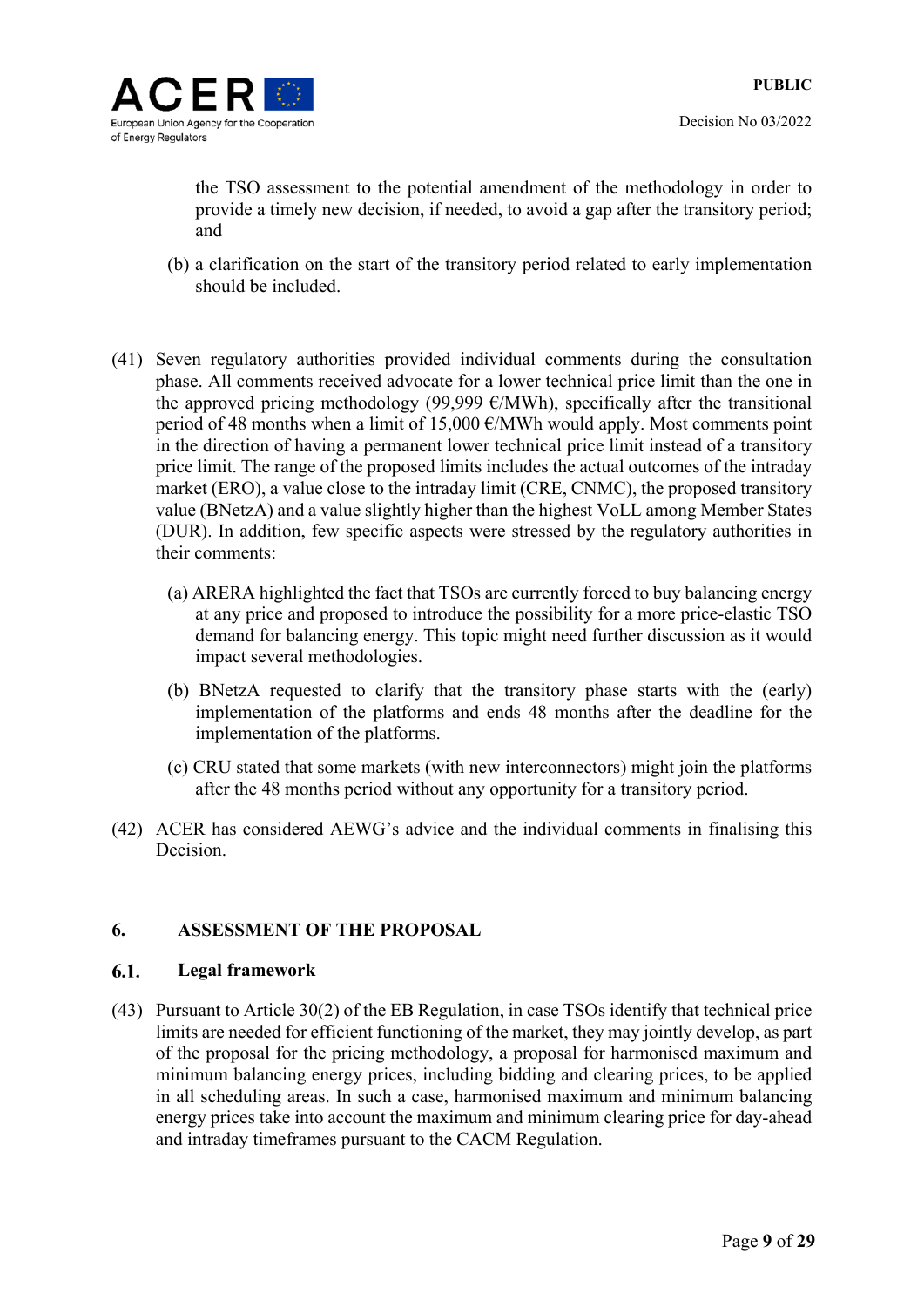

- Decision No 03/2022
- (44) Pursuant to its Article  $3(1)(e)$ , the EB Regulation aims at ensuring that the procurement of balancing services is fair, objective, transparent and market-based, and that it avoids undue barriers to entry for new entrants, fosters the liquidity of balancing markets while preventing undue distortions within the internal market in electricity.
- (45) Pursuant to its Article  $3(1)(f)$ , the EB Regulation also aims at facilitating the participation of demand response including aggregation facilities and energy storage while ensuring they compete with other balancing services at a level playing field and, where necessary, act independently when serving a single demand facility.
- (46) Pursuant to Article 3(a) of the Electricity Regulation, market rules shall ensure that prices shall be formed on the basis of demand and supply.
- (47) Pursuant to Article 3(b) of the Electricity Regulation, market rules shall encourage free price formation and shall avoid actions which prevent price formation on the basis of demand and supply.
- (48) Pursuant to Article 3(c) of the Electricity Regulation, the market rules shall facilitate the development of more flexible generation, sustainable low carbon generation, and more flexible demand.
- (49) Pursuant to Article 10(1) of the Electricity Regulation, there shall be neither a maximum nor a minimum limit to the wholesale electricity price. This provision shall apply, inter alia, to bidding and clearing in all timeframes and shall include balancing energy and imbalance prices, without prejudice to the technical price limits which may be applied in the balancing timeframe and in the day-ahead and intraday timeframes in accordance with paragraph (2) of the same Article.
- (50) As a general requirement, Article 5(5) in conjunction with Article 6(3) of the EB Regulation requires that all proposals, including proposals for amendments, must include a proposed timescale for their implementation.
- (51) Pursuant to the second sentence of Article 6(3) in joint reading with Article 5(2)(f) and Article 30(1) of the EB Regulation, all TSOs may propose amendments to the pricing methodology to ACER. Pursuant to the third sentence of Article 6(3) of the EB Regulation, the proposals for amendments shall be submitted to consultation in accordance with the procedure set out in Article 10 of the EB Regulation, and approved in accordance with Article 4 and Article 5 of the EB Regulation.
- (52) Pursuant to Article 10(1), Article 10(2) and Article 10(3), in joint reading with Article 5(2)(f), Article 6(3) and Article 30(1) of the EB Regulation, all TSOs shall publicly consult with stakeholders, including the relevant authorities of each Member State, at European level for a period of not less than two months.
- (53) Pursuant to Article 10(6) in joint reading with Article 5(2)(f), Article 6(3) and Article 30(1) of the EB Regulation, all TSOs shall duly consider the views of stakeholders resulting from the consultation on the draft Proposal before its submission to ACER. In all cases, a sound justification for including or not including the views resulting from the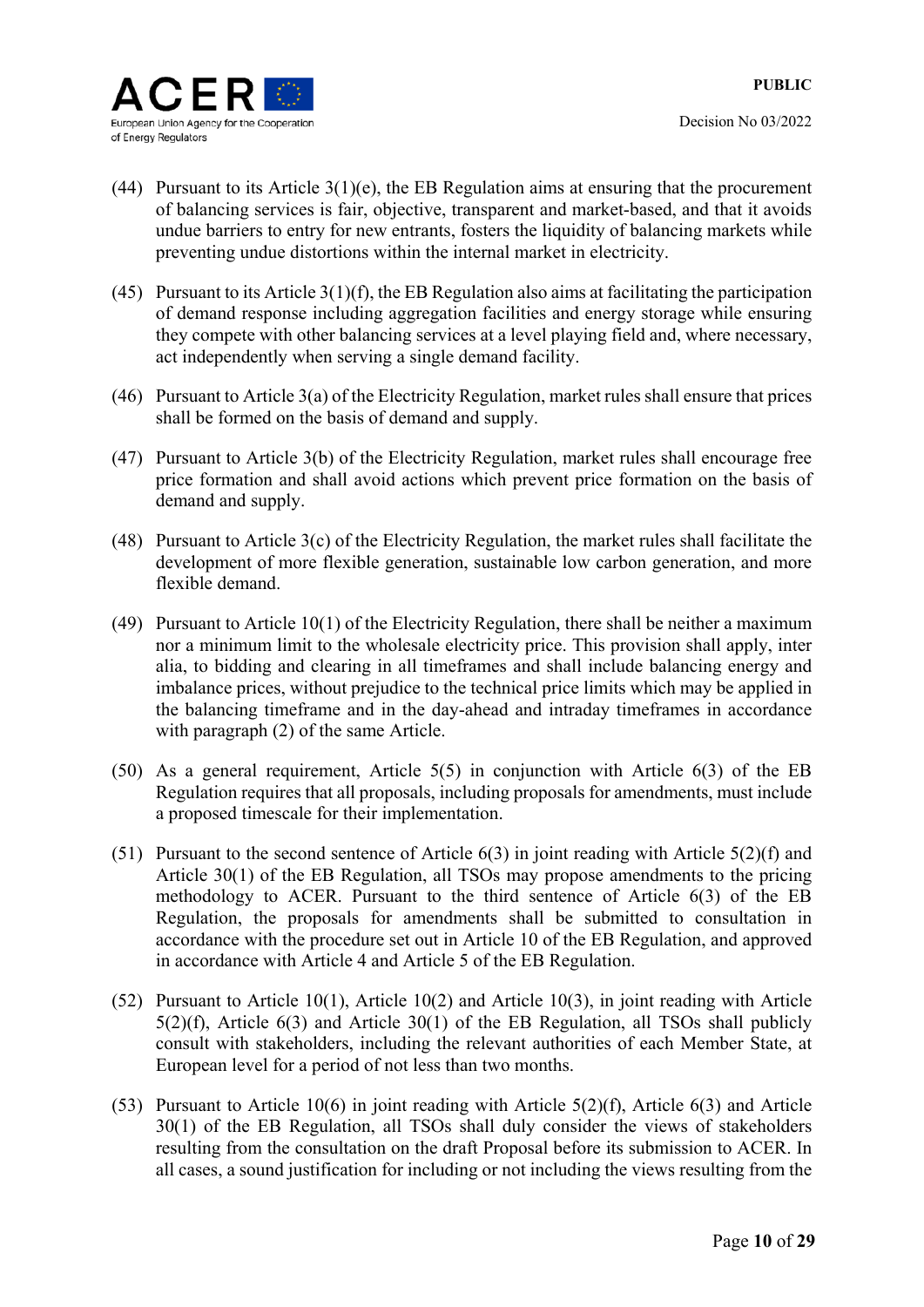

consultation shall be provided together with the submission to ACER and published in a timely manner before or simultaneously with the publication of the Proposal.

#### $6.2.$ **Assessment of legal requirements**

### 6.2.1. Expected impact on the objectives of the EB Regulation

(54) The recitals of the Proposal (i.e. the 'whereas' section) provide a description of the expected impact of the Proposal on the objectives of the EB Regulation and the principles regarding the operation of electricity markets listed in Article 3 of the Electricity Regulation. Since ACER has substantially revised the amendment initially proposed by the TSOs, the expected impact of the final (i.e. revised and approved) amendment on these objectives and principles has changed. ACER has therefore deleted the recitals referring to the impacts of the initial TSO proposal and considers that the amendment, as revised and approved by ACER, has no negative impact on the objectives of the EB Regulation and the market operation principles laid down in the Electricity Regulation.

### 6.2.2. The need to introduce technical price limits in the balancing markets

### *6.2.2.1. Considerations related to the efficient functioning of the market*

- (55) Pursuant to Article 10(1) of the Electricity Regulation, there shall be neither a maximum nor a minimum limit to the wholesale electricity price including balancing energy and imbalance prices, without prejudice to the technical price limits which may be applied in the balancing timeframe*.* Pursuant to Article 30(2) of the EB Regulation, in case TSOs identify that technical price limits are needed for efficient functioning of the market, they may jointly develop, as part of the proposal for the pricing methodology, a proposal for harmonised maximum and minimum balancing energy prices, including bidding and clearing prices, to be applied in all scheduling areas. In such a case, harmonised maximum and minimum balancing energy prices shall take into account the maximum and minimum clearing price for day-ahead and intraday timeframes pursuant to Regulation (EU) 2015/1222.
- (56) Article 1 of the Proposal suggests to lower the technical price limits from 99,999  $\epsilon$ /MWh and -99,999  $\epsilon$ /MWh to 15,000  $\epsilon$ /MWh and -15,000  $\epsilon$ /MWh respectively. As stated in the Explanatory document, the TSOs have identified that technical price limits are needed for efficient functioning of the market, based on their observations of the developments on the EU balancing energy markets. According to the Explanatory document and the External study, the imbalance settlement price shall guarantee a reliable incentive for balance responsible parties ('BRPs') to remain balanced by procuring the quantities on the wholesale energy markets to balance their position. Therefore, the imbalance settlement price is intended to reflect the real-time value of energy which requires that balancing energy prices are true scarcity prices. According to the TSOs, the reasons for strong deviations of balancing energy bids from their energy provision costs result from applying marginal pricing principle in the balancing energy market and from the characteristics of balancing energy markets. As stated by the TSOs in the Explanatory document, the heterogeneous structures of the balancing energy markets bring the fact that the BSPs with market power are present which brings the risk of market abuse and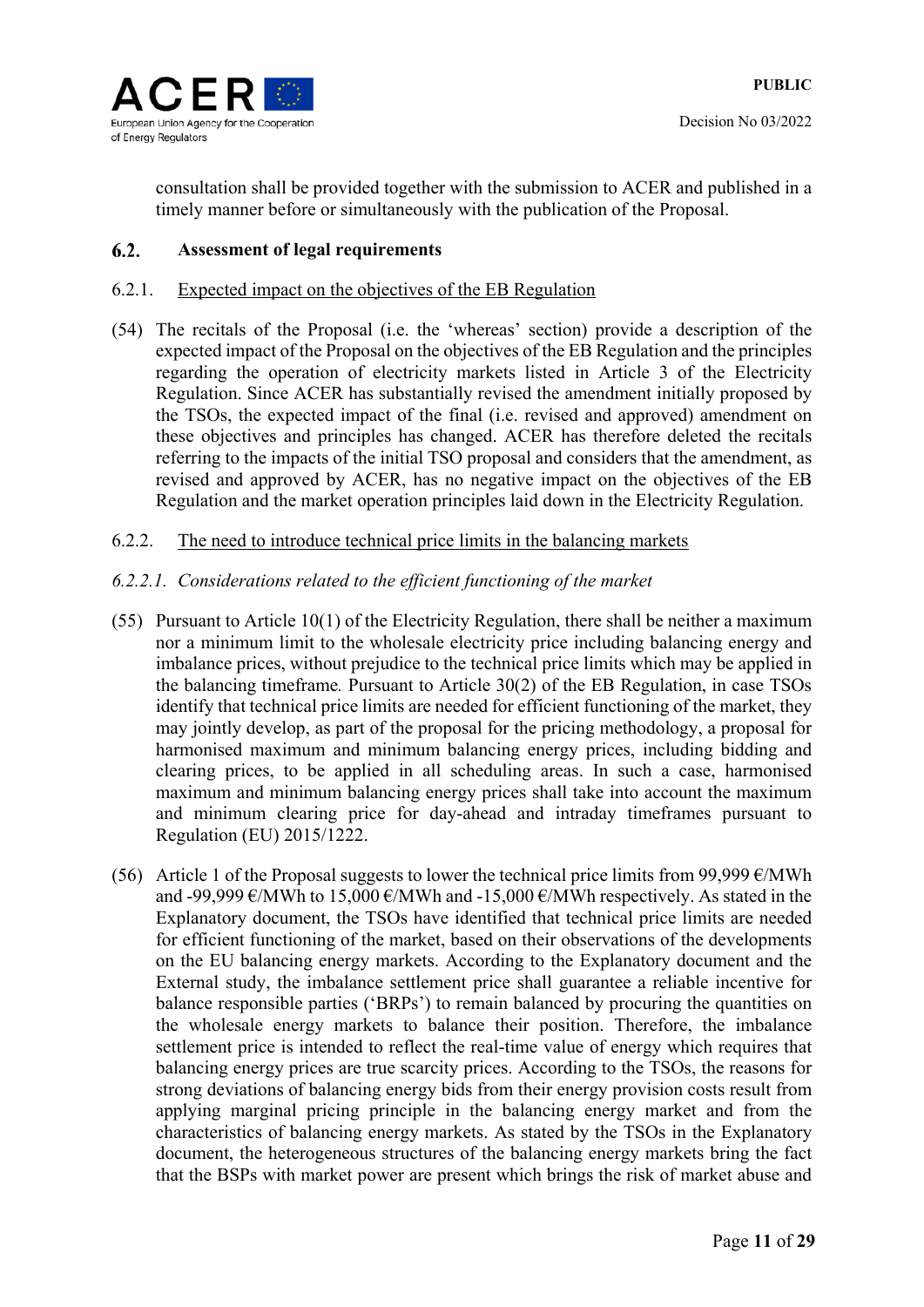

may lead to exaggeratedly high balancing energy bids to be submitted and activated in the European platforms as well. Balancing energy prices that exaggerate the real-time value of energy distort price signals and incentives to market participants. TSOs claim that this may lead to disruptive imbalance settlement prices, not reflecting the real-time value of energy anymore. According to the TSOs, BRPs and customers would be exposed to these prices under the current EU target design for balancing energy markets to an unacceptable extent. The TSOs are concerned that BRPs might be driven into bankruptcy through no fault of their own which does not represent an efficient functioning of the market. Thus, the TSOs are suggesting to lower the technical price limits in order to limit the exposure of BRPs to exaggeratedly high imbalance prices.

- (57) Based on the reasoning presented by the TSOs, ACER understands that the technical price limit is proposed by the TSOs as a risk mitigation measure, by capping the balancing energy prices which the TSOs expect to be high due to the market design elements analysed in the External study. ACER considers that the design elements referred to in the External study as the reasons for the alleged inefficient functioning of the market (and the reason for the expected high prices) are either elements from the national markets, which do not apply to the market design of the European platforms, or are inherent to all electricity markets.
- (58) More specifically, regarding the elements of the national energy markets that would not apply to the European platforms, ACER notes the following:
	- (a) In section 4.1, the External study further describes the belief-dependent aspect of bids and refers to a study of a national balancing energy market with the payas-bid principle, while concluding that by analogy, similarly high bids would be observed in the European platforms, where the principle of marginal pricing will be applied. ACER considers that the incentives for BSPs under the pay-as-bid principle and the marginal pricing principle are considerably different. The principle of marginal pricing incentivises truthful bidding based on the BSPs own marginal cost (including opportunity costs), so ACER does not see how the example provided for in the External study could apply to the European platforms.
	- (b) Section 2 of the External study describes the set up for the theoretical analysis that follows. In section 2.1 of the External study, the framework for the determination of the balancing energy prices is described, and among others it is stated: '*A possible design element is the release of non-awarded energy bids for energy bids belonging to bids awarded in the balancing capacity auction. If this design element is used, it creates incentives to increase the energy bids for BSPs*  with infra-marginal generation units that have the opportunity to sell their *energy on, e.g., the intraday market'.* ACER understands that, in this exemplary national balancing energy market, there is a longer window to release the balancing energy bids to participate in the intraday markets. This long window might indeed provide an incentive to submit higher balancing energy bids reflecting the opportunity cost of not trading in the intraday market up to several hours. However, such a long window will not exist in the European platforms as the gate closure time will be set 25 minutes before the real-time and the release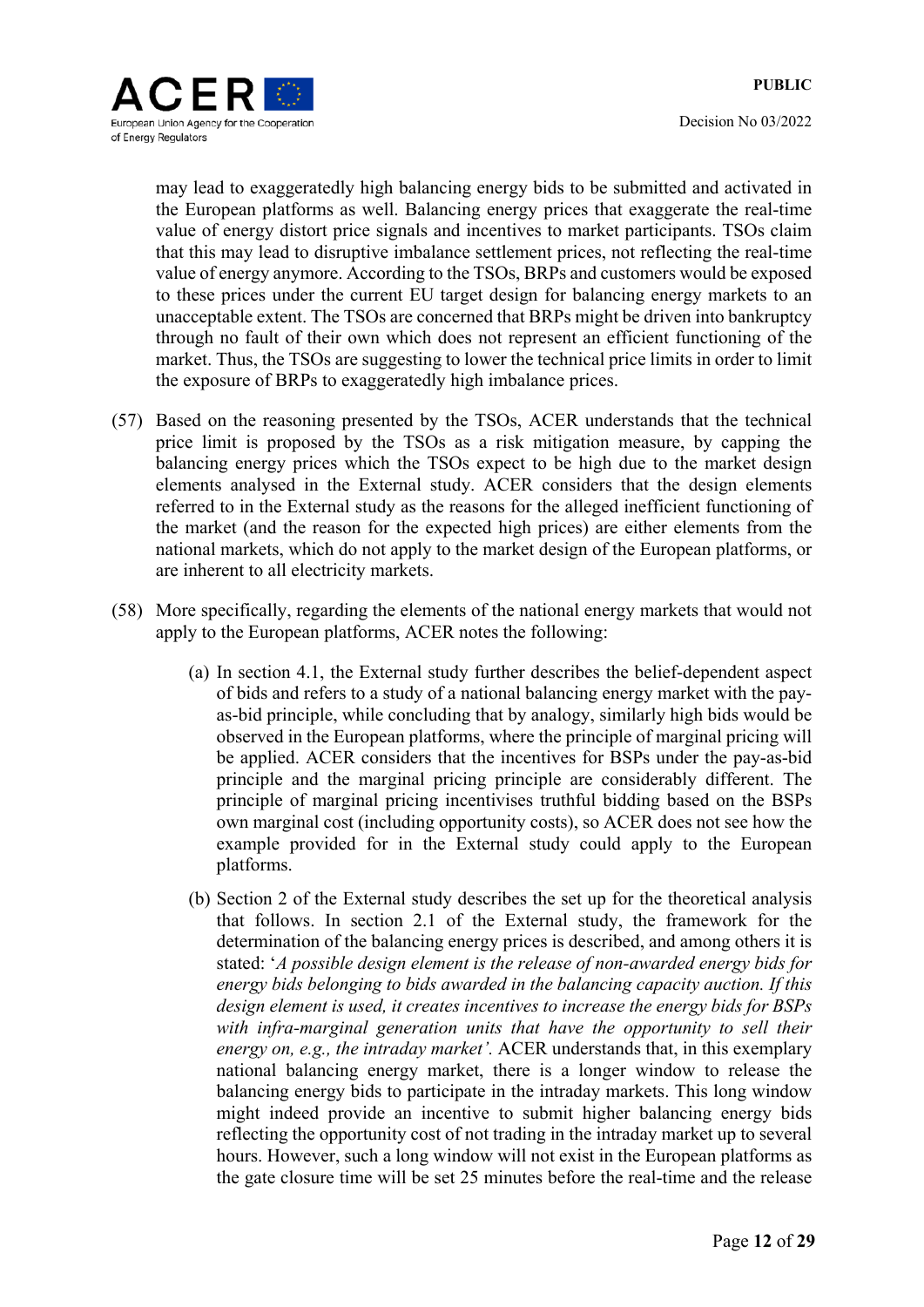



1

of balancing energy bids will be only allowed for the bids not forwarded to the platforms after the balancing energy gate closure time and subject to an impact assessment by all TSOs pursuant to Article 29(11) of the EB Regulation.

- (59) The External study also refers to elements which are inherent to all electricity markets, such as the repetitive nature of electricity auctions or the multi-part bids. ACER notes that these elements alone do not justify high prices, and that the concerns raised by the TSOs are rather linked to BSP market power and potential market abuse<sup>11</sup>. ACER understands these concerns, but notes that there are appropriate legal frameworks in place to effectively address them, namely competition law and the Regulation (EU) 1227/2011 of 25 October 2011 on wholesale energy market integrity and transparency('REMIT'). If the issues related to market power and market abuse are not appropriately addressed, they might still cause high balancing energy prices, even though their impact would be reduced due to the lower technical price limit in place. In addition, contrary to the TSOs' view, ACER considers that the European target model for the balancing market includes design aspects – such as shorter products, closer to real-time gate closure time, shorter imbalance settlement period, single imbalance price linked to the balancing energy price – that will mitigate the concerns raised by TSOs once properly implemented.
- (60) Finally, ACER considers that the heterogeneity of market structures raised by the TSOs as creating a risk of market abuse, is not a risk in itself or a reason for high prices. Heterogeneity, understood as referring to varied or diverse market structures, is exactly the reason why there is an added value in integrating the balancing markets, as this would allow to increasingly benefit from the different qualities each national market possesses. The proposed target model design for balancing energy actually gives each party, large or small, diversified or not, the possibility to participate on equal terms in balancing energy markets.
- (61) In general, ACER understands that efficient market functioning is based on free price formation on the basis of demand and supply. Article 10(1) of the Electricity Regulation explicitly states that there shall be no maximum nor minimum limit to the wholesale electricity price including balancing energy and imbalance prices, except for technical price limits if they are needed for the efficient functioning of the market.<sup>12</sup> This reflects some of the key market operation principles, according to which market rules shall be formed on the basis of demand and supply, encourage free price formation and shall avoid actions which prevent price formation on the basis of demand and supply (Articles 3(a) and (b) of the Electricity Regulation). In accordance with these provisions, efficient price formation occurs when bid prices are allowed to reflect underlying costs of the

<sup>&</sup>lt;sup>11</sup> The TSOs stated that '*the BSPs with market power are present which brings the risk of market abuse*'. For clarification, market power does not necessarily lead to market abuse under the REMIT Regulation and vice versa. REMIT prohibits market manipulation under Article 5, competition law prohibits agreements between companies which prevent, restrict or distort competition in the EU and which may affect trade between Member States. A company does not need to engage in agreements on the sale or purchase of wholesale energy prohibited by competition law to be in breach of Article 5 of REMIT. 12 Article 10(1) of the Electricity Regulation in joint reading with Article 30(2) of the EB Regulation.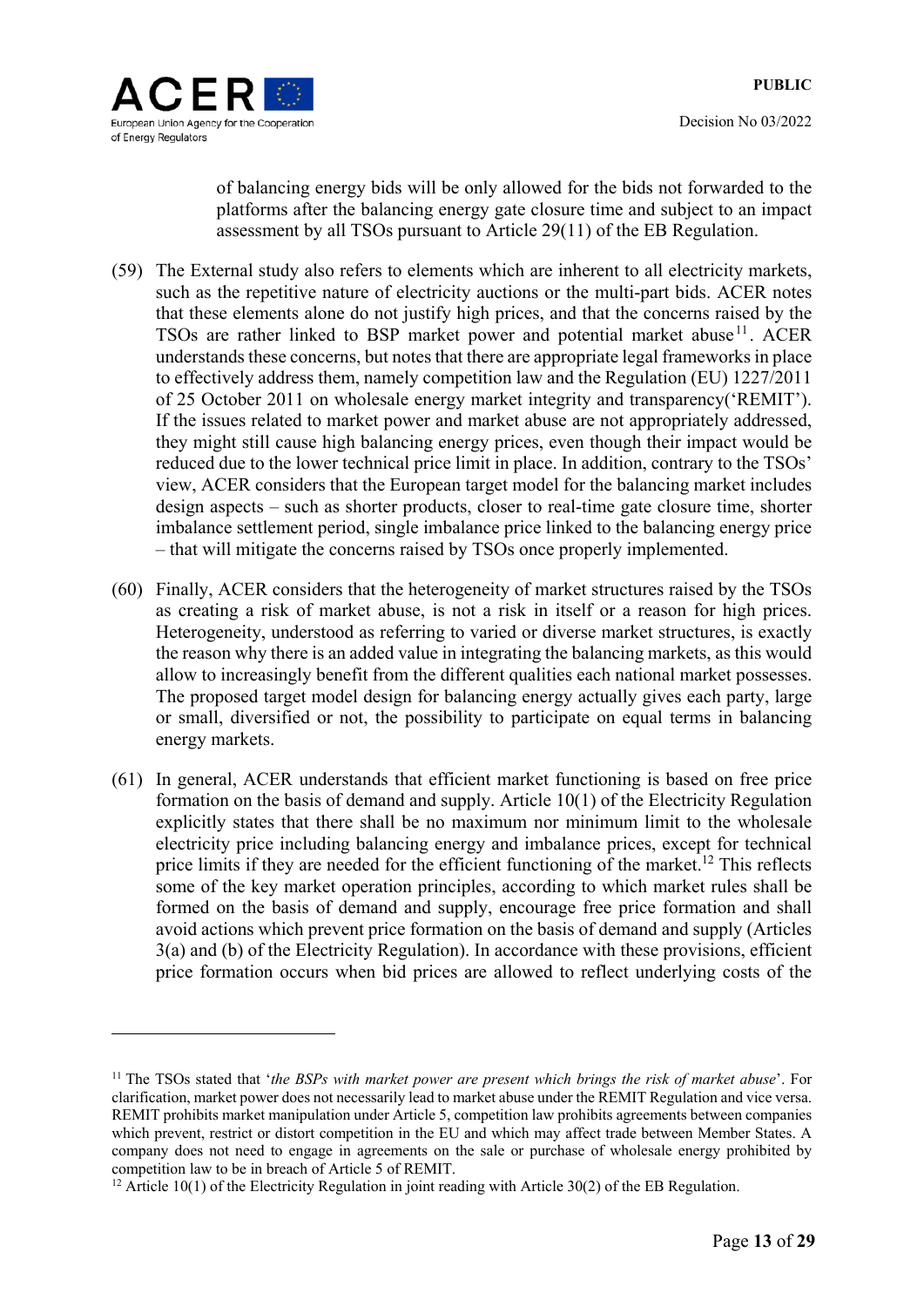

supply and the willingness to pay of demand and an optimal outcome is achieved when market prices are allowed to reflect marginal costs of electricity provision, including opportunity costs. In balancing markets this is ensured through the application of the marginal pricing principle and a clear separation between procurement of balancing capacity and balancing energy. The balancing energy prices should have a signalling effect that incentivises both BSPs and BRPs to adjust their behaviours as a response to market conditions. This is reflected in the balancing settlement principles. In particular, pursuant to Article 44(1)(c) of the EB Regulation, the imbalance settlement shall provide incentives to BRPs to be in balance or help the system to restore its balance. The optionality ('or') in this provision reflects the national choice between the EU target model of a single imbalance pricing or the allowed option of the dual imbalance pricing when implementing the methodology for the harmonisation of the main features of imbalance settlement pursuant to Article 52(2) of the EB Regulation<sup>13</sup>. An incentive for BRPs to help the system to restore its balance applies in case all BRP imbalances are settled against a single imbalance price, as BRPs are then incentivised to have an imbalance opposite to the direction of the total system imbalances and as such reduce the BRPs overall payment for imbalances or even get paid by the TSO. An incentive for BRPs to be in balance, meaning having a zero BRP imbalance, only applies in case both positive and negative imbalances of each BRP are payable to the TSO and, according to Table 2 of the EB Regulation, for this they need to be settled against different imbalance prices, which is the dual imbalance price system. Moreover, Article 44(1)(f) and Article 44(1)(h) of the EB Regulation require that incentives are provided to BSPs to offer and deliver balancing services to TSOs and that distortive incentives to BSPs and BRPs should be avoided. If the costs are not allowed to be correctly reflected in the market price, then the prices do not reflect the real-time value of energy, and incentivise behaviour that does not lead to the most efficient use of the resources and the most efficient development of the electricity sector. Furthermore, pursuant to its Article 3(f), the EB Regulation aims at facilitating the participation of demand response including aggregation facilities and energy storage while ensuring they compete with other balancing services at a level playing field. Similarly, in accordance with the principles of the electricity market operation, and in particular Article 3(c) of the Electricity Regulation, market rules shall facilitate the development of more flexible generation, sustainable low carbon generation, and more flexible demand. In order to facilitate the development and investment in these new technologies, it is important that prices are not restricted and that there are no undue barriers to entry for new entrants as required by Article 3(e) of the EB Regulation. Thus, and in accordance with the above-mentioned provisions of the EB Regulation and Electricity Regulation, the correct incentives for efficient functioning of the market are ensured both in short and long term if there are no technical price limits or if technical price limits are sufficiently high so that they cannot be reached. The level of 15,000  $\epsilon$ /MWh as suggested by the TSOs, as the new technical price limit, would restrict the free price formation and would as such not result in efficient functioning of the market. Given the above, in its preliminary position ACER argued that

<u>.</u>

<sup>13</sup> Annex I of ACER Decision 18/2020 of 15 July 2020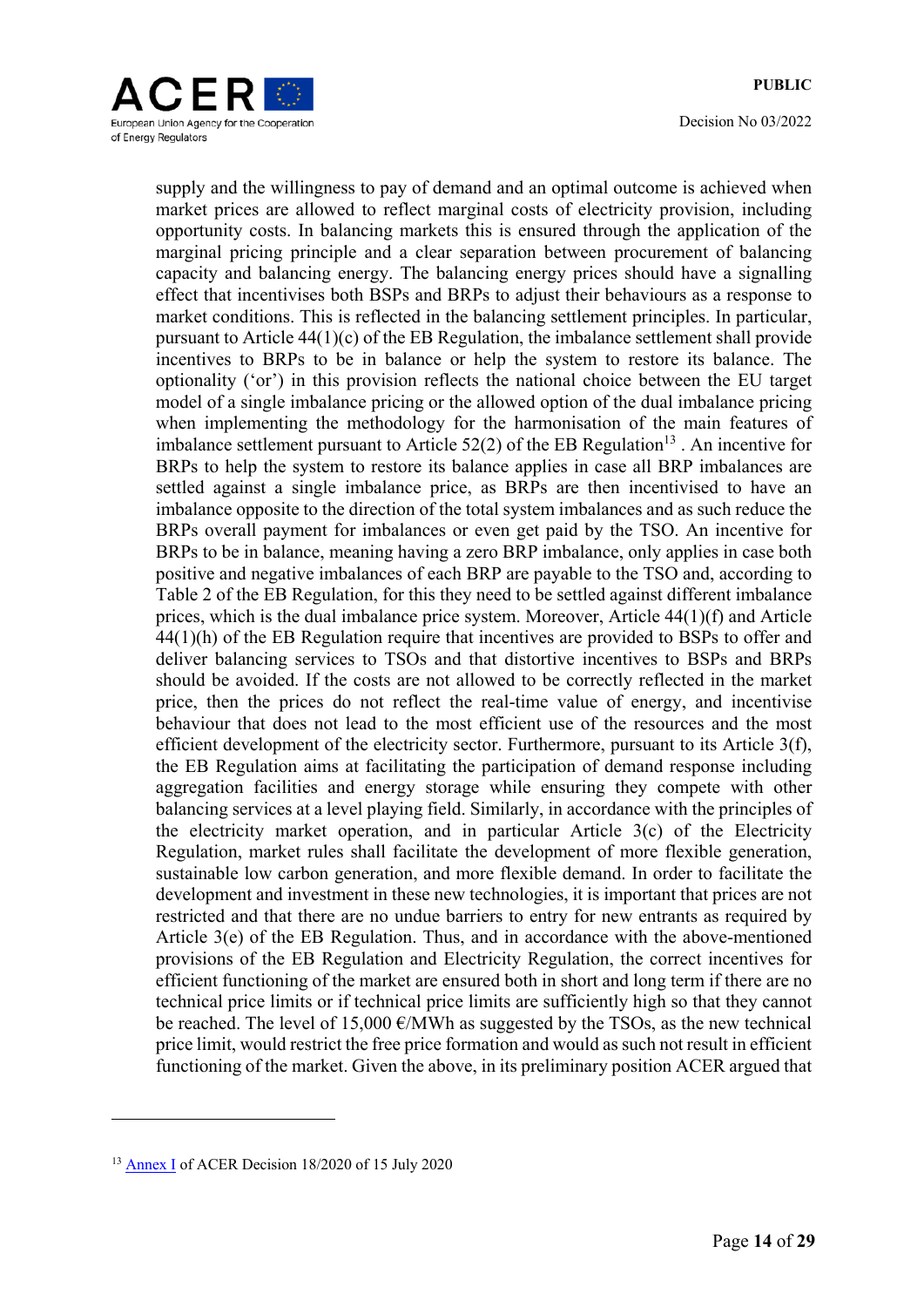

the justification provided by the TSOs has not demonstrated that the introduction of a technical price limit other than the one set out in the current pricing methodology<sup>14</sup> is needed for the efficient functioning of the market (explained in Recitals (57) to (59)). However, ACER has proposed to address any concerns linked to the first years of the operation of the platforms through transitional arrangements as described in section 6.2.2.2.

- (62) In its response to ACER's preliminary position (see section 5.2), BNetzA raised concerns that the protection of BRPs against high prices is essential for the efficient functioning of the market. The regulatory authority claimed that the market is not limited to the balancing energy market but rather reflects the efficiency of the entire energy market. According to BNetzA, BRPs will pass on high imbalance settlement prices to their customers or, in case that this is not possible, will go bankrupt. This particularly affects BRPs with a volatile portfolio, which by nature cannot be forecasted as accurately as conventional portfolios. If these BRPs were not protected from excessively high imbalance settlement prices, there would be a risk of substantially increasing the cost of renewable energy, which would impede the efforts of the EU to promote renewable energy sources. In addition, as argued by BNetzA, not all BRPs in all Member States are also BSPs. BRPs which are not BSPs are therefore exposed to high risks without being able to benefit from high balancing energy prices at the same time. In its response to ACER's preliminary position (see section 5.2), CNMC argued that, in scarcity situations, whether the scarcity is real, forced by BSPs or caused by errors, balancing markets are likely to be inefficient because BRPs are not flexible and cannot participate in the price formation, which is determined solely by the bids of BSPs. In these circumstances, BSPs are not given the incentive to submit cost-efficient bids but see the possibility of maximizing their profits.
- (63) ACER understands the above concerns in the context of the ongoing integration of the balancing markets, but notes that the target model for balancing markets as envisaged in the EB Regulation addresses those issues, as it identifies the complementary nature of the balancing energy market and the imbalance settlement. As already explained in Recital (60), providing non-distortive incentives to both BSPs and BRPs is required by Article 44 of the EB Regulation, and ACER considers this essential for the success of the target model. Moreover, Article 18(4)(d) of the EB Regulation stresses the link between BSPs and BRPs requiring that each balancing energy bid from a BSP is assigned to one or more BRPs. Additionally, the methodology for the harmonisation of imbalance settlement pursuant to Article  $52(2)$  of the EB Regulation<sup>15</sup> provides the appropriate incentives for BRPs to reduce system imbalance, thus also limiting their exposure to high imbalance prices. Regarding the volatile portfolios, the target model provides the incentives for developing diverse portfolios which would allow BRPs to handle their imbalances. However, ACER understands that the implementation of the target model is

<sup>&</sup>lt;sup>14</sup> I.e. 99,999  $\varepsilon$ /MWh and -99,999  $\varepsilon$ /MWh.

<sup>15</sup> Annex I of ACER Decision 18/2020 of 15 July 2020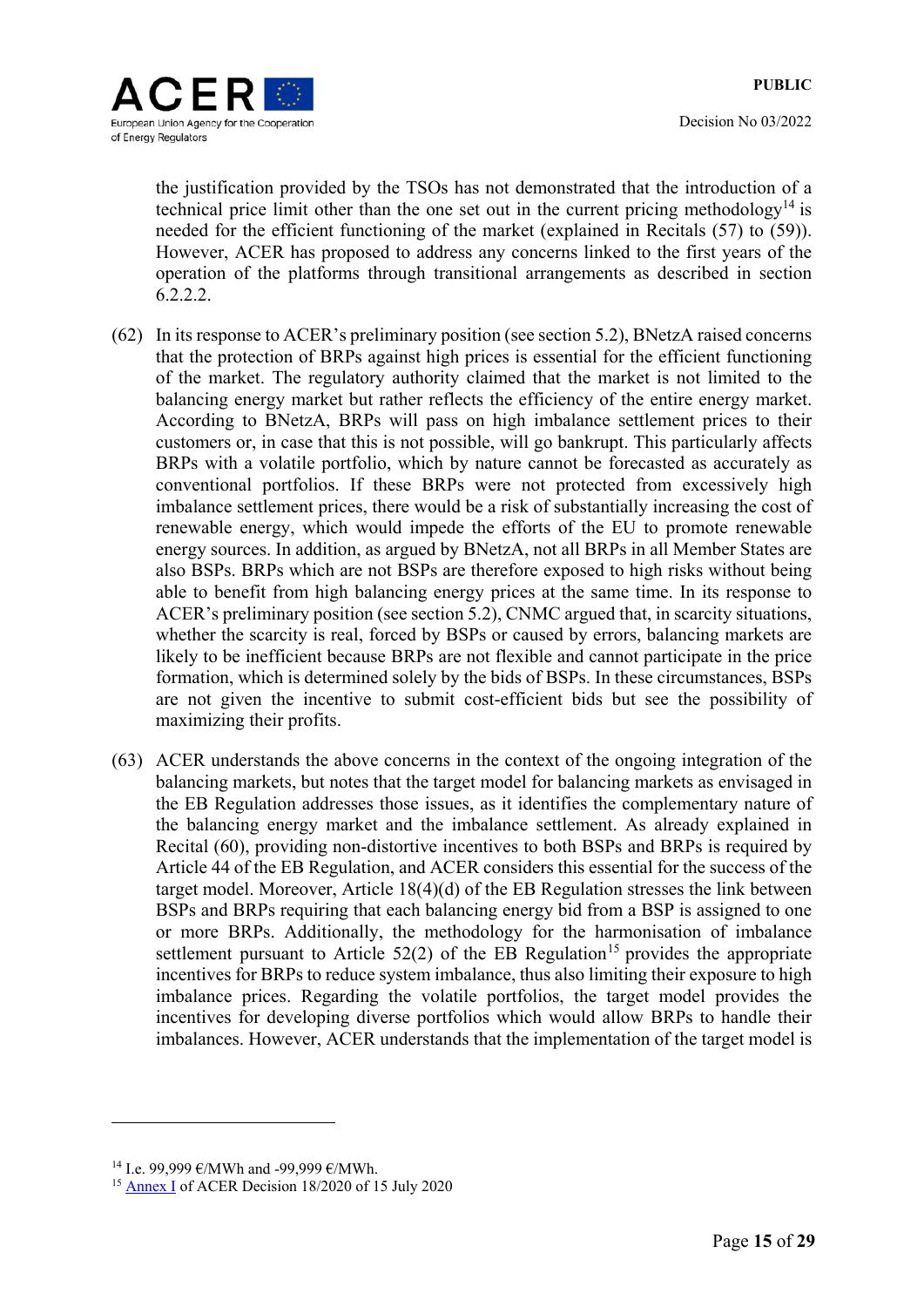not to be expected in the next couple of years, and this is the reason why ACER has allowed for a transitional period to mitigate the above concerns (see section 6.2.2.2).

- (64) In their responses to ACER's preliminary position (see section 5.2), ARERA, CRE, CREG, CNMC, NVE-RME and URSO also raised concerns regarding REMIT stating that the mechanisms under REMIT are rather an ex-post measure than ex-ante and that it could take long time to perform an investigation which might not always result in a breach of REMIT.
- (65) ACER understands that investigations related to market manipulation or attempted market manipulation are ex-post measures. However, the objective of REMIT is not only to detect but also to deter market abuse.<sup>16</sup> Deterrence does work ex-ante via the efficient functioning of all interacting elements of the REMIT framework. It includes advocacy of the REMIT transparency and integrity principles, e.g. via the ACER Guidance on REMIT<sup>17</sup> that puts forward a non-exhaustive list of types of practices that could constitute market manipulation also relevant in the context of the European platforms<sup>18</sup>. Another key element is the existence of effective market surveillance directly at the platform level under Article 15 of REMIT by person(s) professionally arranging transactions. Further, market surveillance at ACER can contribute to detect and deter market abuse in balancing energy products subject to transaction data availability under Article 8 of REMIT. Via a proper implementation and application of the legislative framework, REMIT will contribute to maintain that prices set on the European platforms reflect a fair interplay between supply and demand.
- (66) In conclusion, the Proposal is inconsistent with the principles of the electricity market operation pursuant to Article 3(a) and (b) of the Electricity Regulation (explained in Recital (60)) as the TSOs suggest to introduce a technical price limit which could restrict the free price formation. Furthermore, the TSOs have tried to justify that the technical price limits are needed for efficient functioning of the market, as required by Article 30(2) of the EB Regulation, but they provided no evidence which demonstrates it. The design elements used as the reasons for the alleged inefficient functioning of the market have either been part of national design elements or are inherent to all electricity markets (as explained in Recitals (58) and (59)). Lastly, REMIT and the competition law are the appropriate means to deal with the market abuse and market power potential concerns raised by the TSOs, rather than the introduction of technical price limits (as explained in Recitals (57) and (65)). Therefore, ACER amended the Proposal to keep the existing technical price limits in place<sup>19</sup> and introduced other changes to the Proposal as further explained in sections 6.2.2.2 and 6.2.2.3.

<sup>&</sup>lt;sup>16</sup> market manipulation and insider trading

<sup>&</sup>lt;sup>17</sup> ACER Guidance on the application of Regulation (EU) No 1227/2011 of the European Parliament and of the Council of 25 October 2011 on wholesale energy market integrity and transparency 6th Edition

 ${}^{18}E.g.:$  cross-product manipulation, manipulative capacity withholding, abusive squeeze, trash and cash, pump and dump, creating a misperception through specific actions, dissemination of false or misleading information <sup>19</sup> The technical price limits of 99,999  $\epsilon$ /MWh and - 99,999  $\epsilon$ /MWh in accordance with ACER Decision 01/2020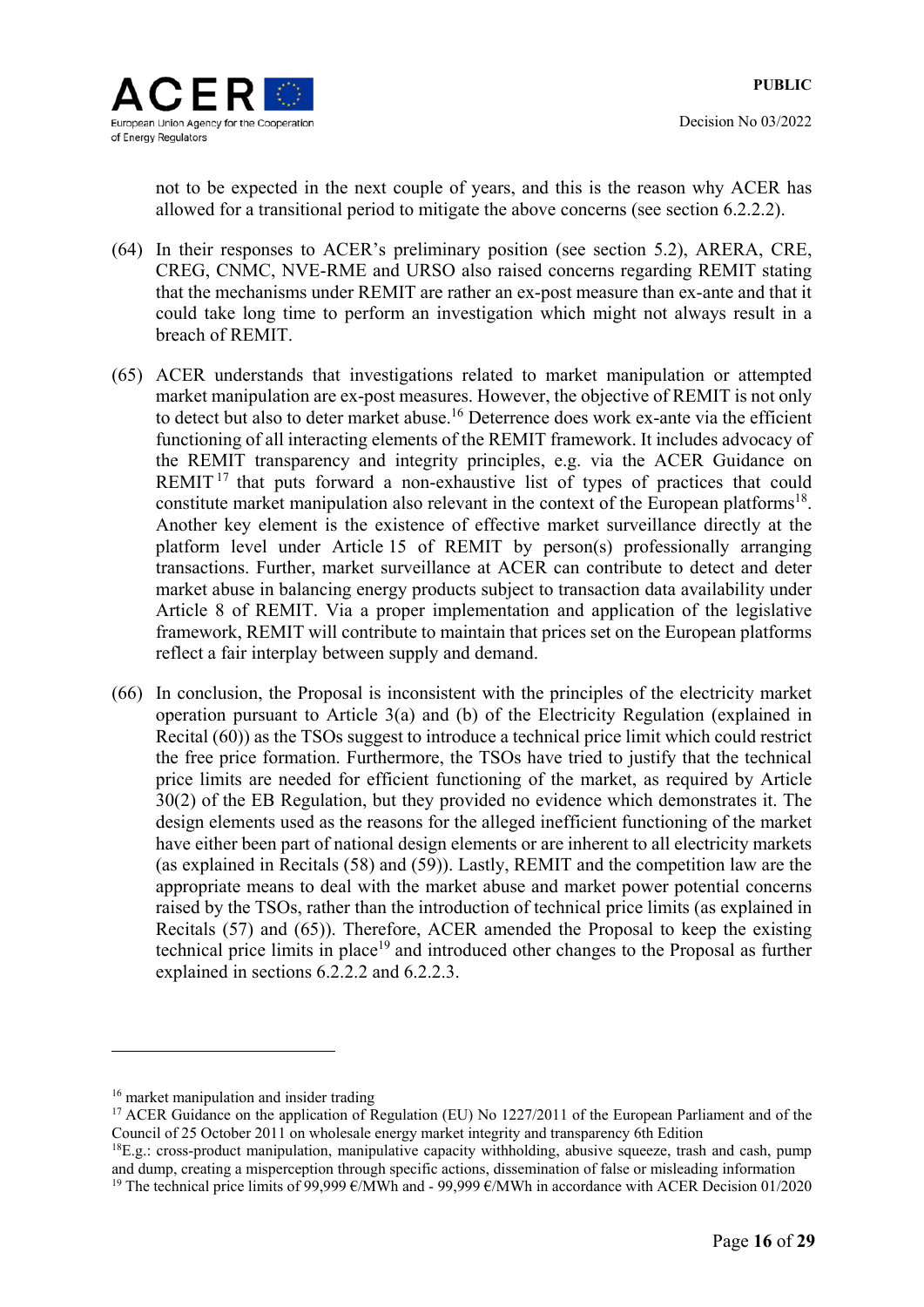

### *6.2.2.2. Transitional price limits*

- (67) As explained in Recitals (57) and (60) above, ACER is of the view that the TSOs' concerns with respect to market behaviour are linked with the first years of the operation of the European platforms, as they pertain to the market structure, rather than market design per se.
- (68) In particular, all TSOs have raised concerns regarding transitory risks related to the start of operation of the European platforms. On one hand, market participants need time to adjust to the new market rules and to anticipate the new market conditions. On the other hand, the TSOs also need time to become operationally familiar with the new processes to be established. This may lead to transitory effects such as significant mark-ups on bids submitted by BSPs, limited competition on the balancing platforms due to high number of derogations expected to be granted in accordance with Article 62(2)(a) of the EB Regulation, higher risk of IT issues which could result in artificially scarcity situations. Additionally, the TSOs state that there are historically evolved and heterogeneous structures of the energy markets in all EU Member States which makes it very difficult to predict which effects will emerge at the European platform level by introducing an EB Regulation-compliant balancing energy market design in each Member State. Moreover, as stated in the Explanatory document, the TSOs state that the EB Regulation requires that there is a critical mass of BSPs via the connecting TSOs or contracting TSOs on each balancing energy platform for the market to function effectively and efficiently. All TSOs are concerned that this requirement would not be met by the deadline for the implementation of the European platforms. This is due to the expected derogations to be granted to several TSOs based on Article 62(2)(a) of the EB Regulation. The TSOs stated that the technical price limit should be within the range between the maximum ID limit and the highest VoLL among Member States, which, according to the ACER study on the estimation of the value of lost load of electricity supply in Europe<sup>20</sup> ('ACER study on VoLL'), was estimated to be 22,940  $\epsilon$ /MWh. As an average approach, ENTSO-E considered a VoLL of 15,000  $\epsilon$ /MWh as a base case for the European resource adequacy assessment and therefore, all TSOs concluded that a maximum technical price limit of 15,000  $\epsilon$ /MWh is appropriate and does not unduly limit the efficient functioning of the market.
- (69) ACER notes that Article 62(2)(a) and Article 62(9) of the EB Regulation indeed provide the possibility for a derogation for up to two years for the TSOs to join the European platforms. However, ACER does not agree that there is a requirement in the EB Regulation for a critical mass of BSPs on the European platforms as there is no threshold set in the EB Regulation on the number of the BSPs or participating TSOs on the European platforms, nor any specific requirement related to that in Article 30 of the EB Regulation for implementing the pricing methodology or the marginal pricing principle. Nevertheless, ACER understands the concerns linked to the start of the operation of the European platforms, and wants to ensure timely and successful connection to the

<u>.</u>

 $20$  CEPA study on the estimation of value of lost load of electricity supply in Europe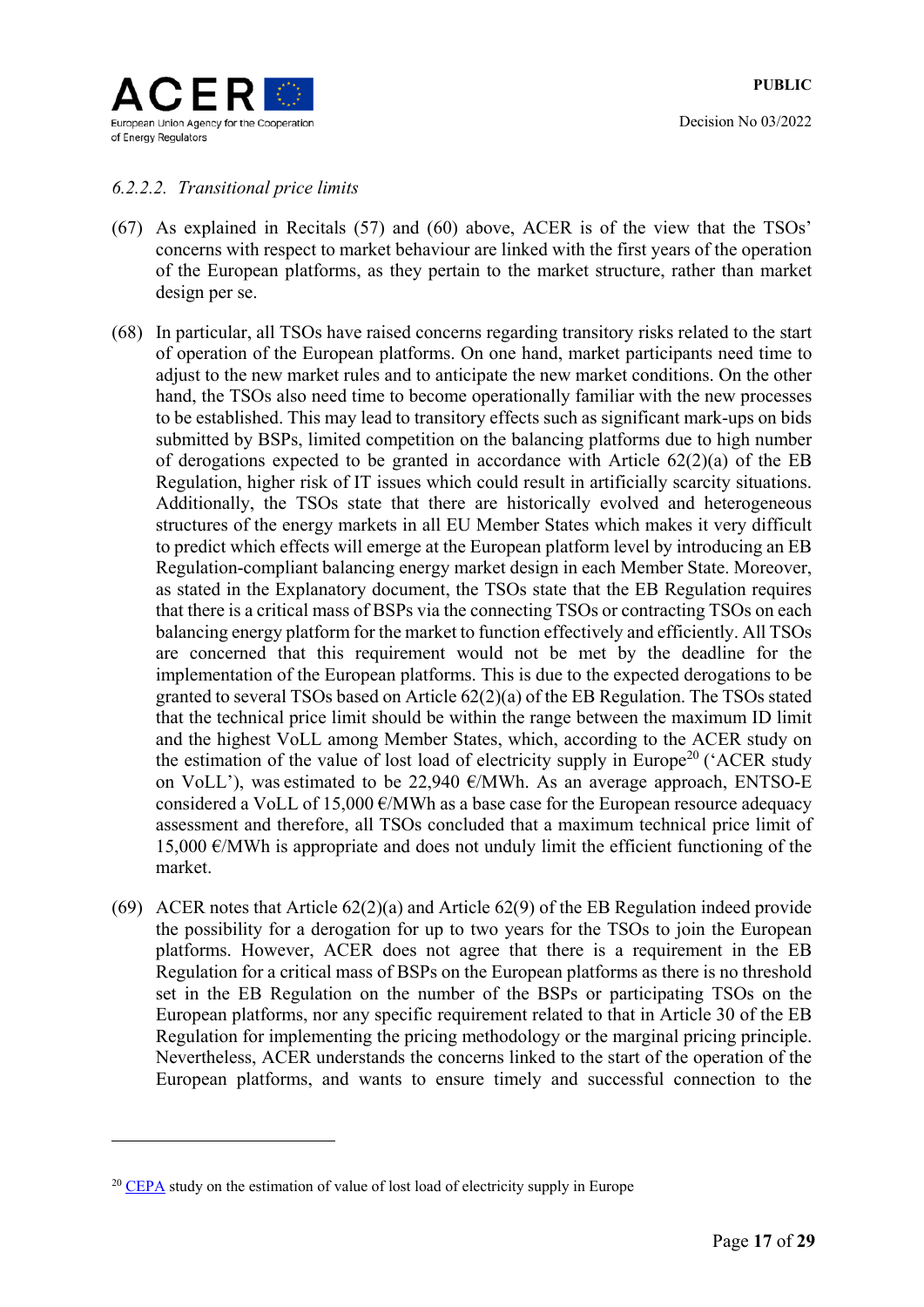European platforms. ACER agrees with the TSOs that there are currently heterogeneous structures of the balancing markets in different Member States and understands that the connection of each TSO to the European platforms is a transitory process where market parties need time to adapt to the new market model and conditions.

- (70) However, once the integration and harmonisation of the balancing markets through the European platforms and other implementation steps<sup>21</sup> are achieved, this historical heterogeneity will fade out. Hence ACER considers that the relevant concerns raised in the Explanatory document and the External study will not be applicable anymore. Furthermore, ACER considers, as also observed by the TSOs in their Explanatory document, that it is not clear what effects, if any, will indeed emerge on the European platforms. For this reason, ACER considers that, once the European platforms are operational, TSOs should closely monitor the European balancing markets and, based on factual data, the TSOs would then be better equipped to assess and identify if technical price limits are indeed needed for efficient functioning of the market.
- (71) While ACER considers that the justifications brought forward by the TSOs do not warrant a change in the technical price limits in accordance with Article 30(2) of the EB Regulation, as explained in Recitals (57) and (60) above, ACER also deems it important to ensure there is safe and timely connection of all TSOs to the European platforms. Therefore, in order to provide a safeguard linked to the first years of the operation of the European platforms, ACER introduced a transitional price limit as a temporary measure for mitigating the risks in this initial phase and allow time for TSOs to gather experience on the functioning of European platforms and perform an analysis of the balancing markets, as explained in the previous Recital.
- (72) According to the latest accession roadmaps for  $MARI^{22}$  and PICASSO<sup>23</sup> platforms<sup>24</sup>, many TSOs will join these platforms only at the legal deadline of the expiration of these derogations (which is 24 months after the implementation deadline of European platforms). The regulatory authorities were supportive during early discussions of having a longer transitory period in order to provide time to gather real data and gain more operational experience once all TSOs have joined the European platforms. In order to address these concerns, ACER proposed in its preliminary position the duration of the transitional period of up to 48 months in total. ACER considers that the additional 24 months after the expiration of all the derogations should be sufficient for further analysis

 $21$  E.g. the imbalance settlement harmonisation methodology pursuant to Article 52(2) of the EB Regulation and the implementation of a single imbalance settlement period of 15 minutes pursuant to Article 53(1) of the EB Regulation.

https://eepublicdownloads.azureedge.net/cleandocuments/Network%20codes%20documents/NC%20EB/2021/MARI\_Accession\_roadmap\_October\_2021\_Up date\_FV3.pdf<br>23 https://eepublicdownloads.entsoe.eu/clean-

documents/Network%20codes%20documents/Implementation/picasso/211029\_PICASSO\_4th\_Accession\_road<br>map.pdf

 $\frac{24 \text{ Published by ENTSO-E on 29 October 2021.}}{24 \text{ Published by ENTSO-E on 29 October 2021.}}$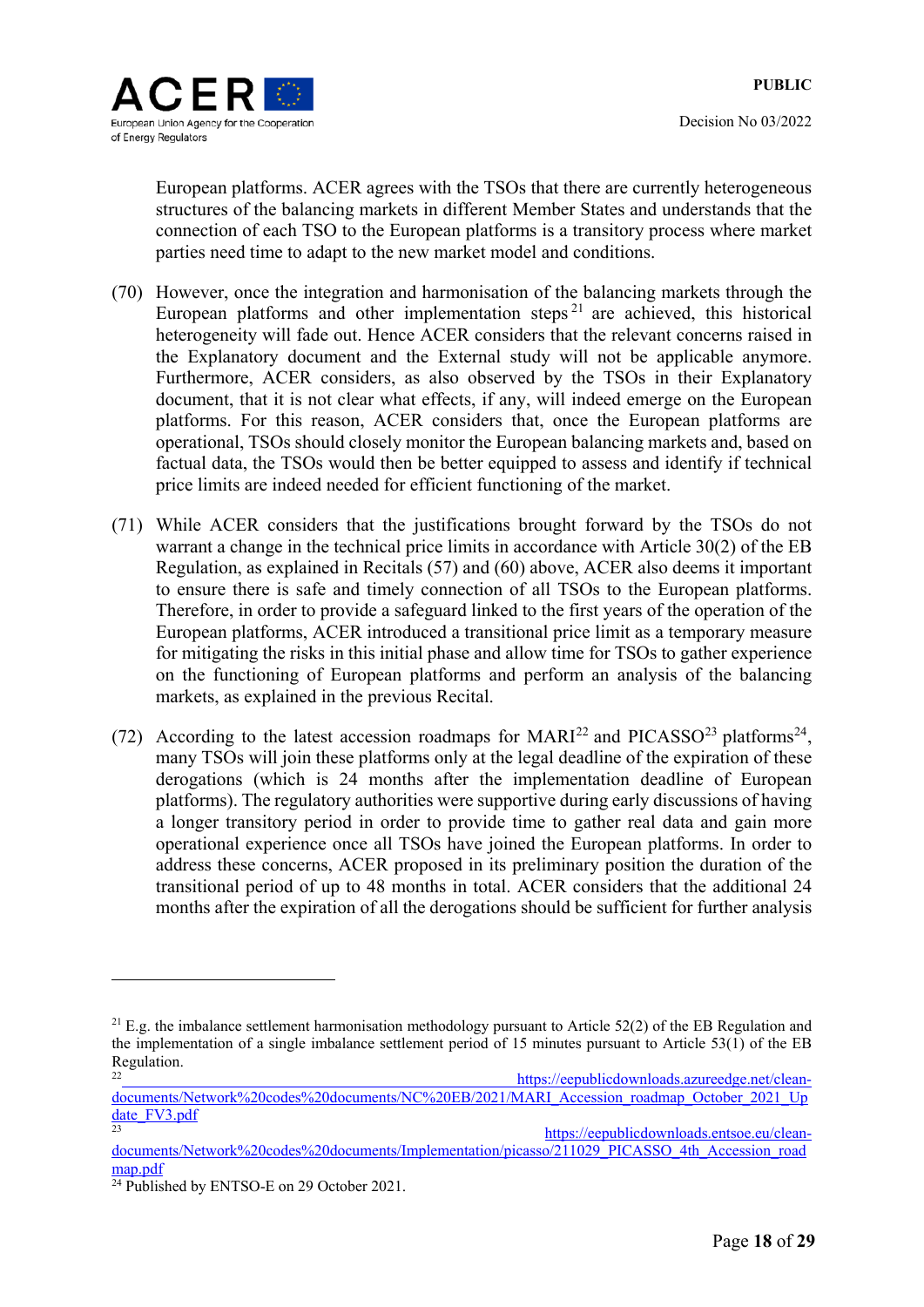of the market with all TSOs being part of the European platforms, and for amending the pricing methodology, in case it is demonstrated that technical price limits are needed for the efficient functioning of the market.

- (73) In its preliminary position, with regards to the level of the transitional price limits, ACER supported the TSOs' proposed limit of 15,000  $\epsilon$ /MWh and -15,000  $\epsilon$ /MWh for the first 24 months from the deadline for implementing the European platforms, followed by an increased transitional price limit of 22,940  $\epsilon$ /MWh and -22,940  $\epsilon$ /MWh for the following 24 months. As explained in Recital (68), the TSOs proposed the highest VoLL among Member States as the upper bound of technical price limit, which is in accordance with ACER study on VoLL<sup>16</sup>, 22,940  $\epsilon$ /MWh.
- (74) In their response to ACER's preliminary position (see section 5.2), ARERA and DUR supported linking the technical price limit to the value of the highest VoLL among the Member States. ARERA considers VoLL as representing the value of the last resource that the TSOs would be willing to activate. In ARERA's view, also expressed during the consultation of the AEWG as described in section 5.3, forcing TSOs to buy balancing energy to cover the TSO demand at a price above VoLL could result in an inefficient market clearing, as a large part of inelastic consumers might be faced with a price higher than their willingness to pay. As setting the reliability standard is the responsibility of each Member State, and the ACER-approved methodology<sup>25</sup> allows for the necessary implementation flexibility to better reflect specific national circumstances, ARERA considers that each TSO should be able to express their willingness to pay for balancing energy in the European platforms by allowing elastic demand up to the VoLL level. According to ARERA, the proposed change should be addressed in the Implementation Frameworks of the respective European platforms in accordance with Articles 20 and 21 of the EB Regulation. In the pricing methodology, they support to relate the maximum technical price limit after the transitional period to the maximum VoLL among the Member States, instead of keeping it at the original level of 99,999  $\epsilon$ /MWh. In its response to ACER's preliminary position and during the consultation of the AEWG as described in section 5.3, DUR also suggests to set the new technical price limit to the highest VoLL among Member States or slightly higher. In its response to ACER's preliminary position, DUR agreed that the technical price limit of 15,000  $\epsilon$ /MWh as proposed by the TSOs has not been justified and needs to be changed. The regulatory authority raised concerns about setting the limit to 99,999  $\epsilon$ /MWh after the transitional phase. According to DUR, no demand elasticity would be allowed in the European platforms and the TSOs, who buy electricity on behalf of BRPs, cannot stop buying electricity even if the price hit above their VoLL. For this reason, DUR prefers to have a transitional price limit of 22,940  $\epsilon$ /MWh or slightly higher and keep this price limit also after the transitional period. In case a higher VoLL is calculated or the ID price limit goes above 22,940  $\epsilon$ /MWh, the upper limit should also be adjusted, in DUR's view.

<u>.</u>

<sup>25</sup> Annex I to ACER Decision no. 23/2020 of 2 October 2020.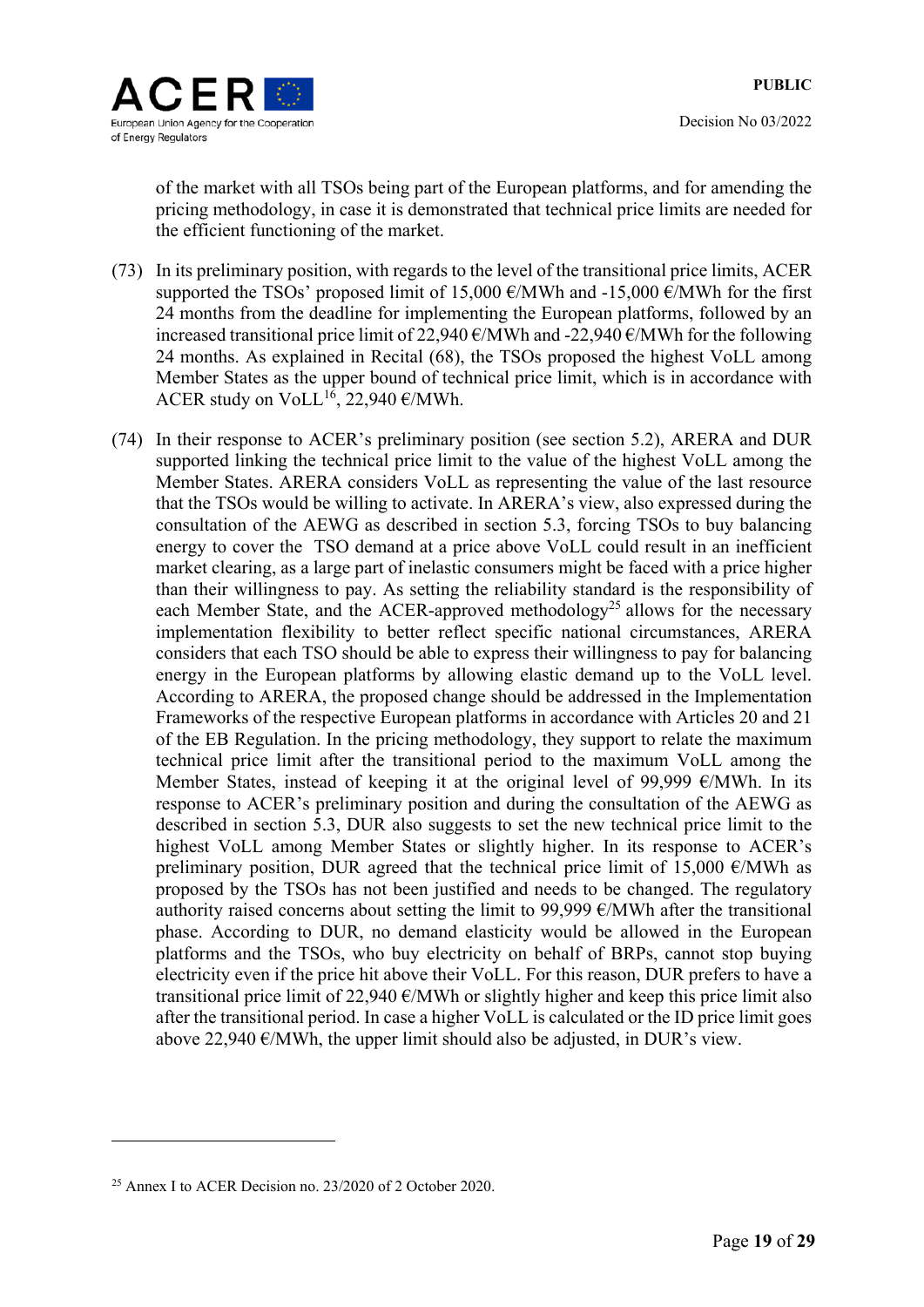

- (75) ACER sees merit in ARERA's comment related to forcing TSOs to buy balancing energy to cover the TSO demand at any price with an inelastic demand and that setting a technical price limit above VoLL level could result in an inefficient market clearing, as a large part of inelastic consumers might be faced with an imbalance price higher than their willingness to pay. However, ACER understands that this issue is not only in the scope of this Decision but would also need further discussion under the scope of other methodologies, namely the Implementation Frameworks of the respective mFRR and aFRR platforms in accordance with Articles 20 and 21 of the EB Regulation. For this reason, no changes were made to address ARERA's comment received during the consultation of the AEWG.
- (76) ACER also understands in principle the suggestion by DUR to link the technical price limit to the level of highest VoLL among Member States or slightly higher. However, this suggestion was not accepted by ACER for the following reasons:
	- (a) As explained in section 6.2.2.1, for changing the technical price limit, sufficient evidence would need to be provided that the new technical price limits would be needed for the efficient functioning of the market;
	- (b) Numerous concerns were raised by both regulatory authorities and the stakeholders in their response to the public consultation with respect to how the VoLL values are calculated, to the fact that there is no single value of VoLL for the whole EU as VoLL differs per Member States, and to the purpose of the VoLL calculation (i.e. if the VoLL calculated for the purpose of resource adequacy would be fit for the purpose of being used as the technical price limit). Therefore, setting a technical price limit at any of those values (without an adjustment mechanism) would constitute a breach (in principle) of the rule of not having a limit to the price formation.
- (77) In their response to ACER's preliminary position (see section 5.2) and in the consultation of the AEWG (see section 5.3), some regulatory authorities stated that, in their view, the technical price limits as proposed by the TSOs, as close as possible to the ID limit, or at the level of the actual outcome of the intraday market should remain in place for an indeterminate period. In the consultation of the AEWG (see section 5.3), ERO suggested that the price cap on balancing energy could be ideally derived from the actually achieved intraday prices rather than from the price cap on intraday prices. In particular, in their response to ACER's preliminary position, CREG and CNMC considered that the technical price limits should be as close as possible to the ID limit. In the oral hearing, CREG asked ACER to reduce the technical price limit to 10,000  $\epsilon$ /MWh and to add, in addition to the proposed increase of technical price limit following the ID limit change<sup>26</sup>, an automatic increase of the technical price limit in the balancing timeframe if the set ID limit is expected to be reached. BNetzA, E-CONTROL, CRE, and NVE-RME were of the view that the technical price limit of  $15,000 \text{ }\epsilon/\text{MWh}$  as proposed by the TSOs should

<u>.</u>

<sup>26</sup> Annex I to ACER Decision no. 5/2017 of 14 November 2017.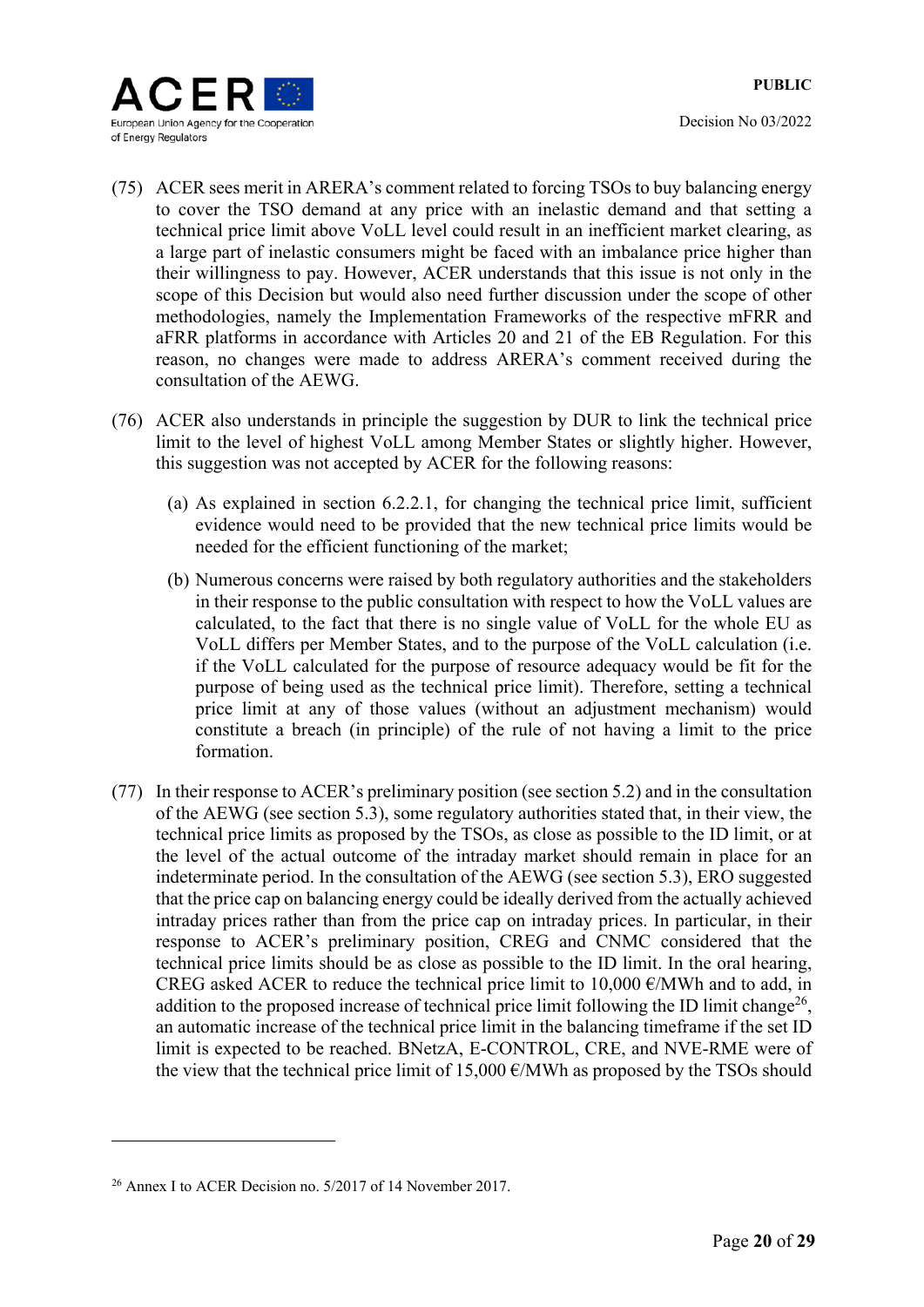



be in place permanently or until it is demonstrated by the TSOs that a higher technical price limit is needed.

- (78) In its response to ACER's preliminary position (see section 5.2), CRE mentioned that various balancing energy market designs are compliant with the EB Regulation and that the liquidity of balancing markets is, by nature, low due to dimensioning of the reserves which may require the TSO to activate all or most of the reserves several times a year. The regulatory authority acknowledged that on the European platforms, the bids from other Member States can provide energy at the times of higher demand, however it considered that the availability of cross zonal capacity is not reliable enough especially in times of high demand: when the demand is usually the highest, cross-zonal capacities in the balancing timeframe are the lowest which could provide incentive for market participants to submit bids at unreasonably high prices.
- (79) In its response to ACER's preliminary position (see section 5.2), NVE-RME considered that the possibility of reaching market clearing prices of 99,999€/MWh, which is far beyond the maximum VoLL of any Member State, cannot be justified from an economic point of view given the inelastic demand of TSOs. Reaching a price of 99,999  $\epsilon$ /MWh due to a market failure or unforeseen events could have severe implications for the trust in the common European markets and would most likely lead to bankruptcies and market exits of BRPs resulting from the liabilities caused by extreme prices and BRPs not being able to fulfil the TSOs' collateral requirements. NVE-RME agreed with the TSOs' approach for average VoLL and raised concerns regarding linking the technical price limit to the VoLL of a single Member State as there are great discrepancies between Member States as to how VoLL values are calculated and may not always be an entirely correct reflection of the BRPs' willingness to pay. Thus, the regulatory authority considered the TSOs' proposal of using a weighted average of VoLL values in Europe to be more intuitive and robust as a starting point, before further assessments can be conducted.
- (80) As explained in Recital (57), ACER understands that the regulatory authorities have concerns linked to national market design aspects or the market structure, but considers that the elements of the target model implemented in the European platforms will address some of them. With respect to the economic justification of the technical price limit levels, as explained in Recital (60) above, ACER considers that the efficient functioning of the market is ensured by the free price formation, since no inefficiencies have been identified in the target model design. ACER considers that setting the technical price limit to a fixed level, which does not change when it is expected to be reached in the balancing timeframe, restricts the free price formation, as explained in section 6.2.2, and would not be compliant with the principles regarding the operation of the electricity market which require that market rules encourage free price formation and avoid actions which prevent price formation on the basis of demand and supply.
- (81) However, in order to address regulatory authorities' concerns related to the start of the operation of European platforms, ACER has amended its preliminary position by keeping the transitory price limit of 15,000  $\epsilon$ /MWh in place for the whole 48-month period from the implementation deadline of the European platforms.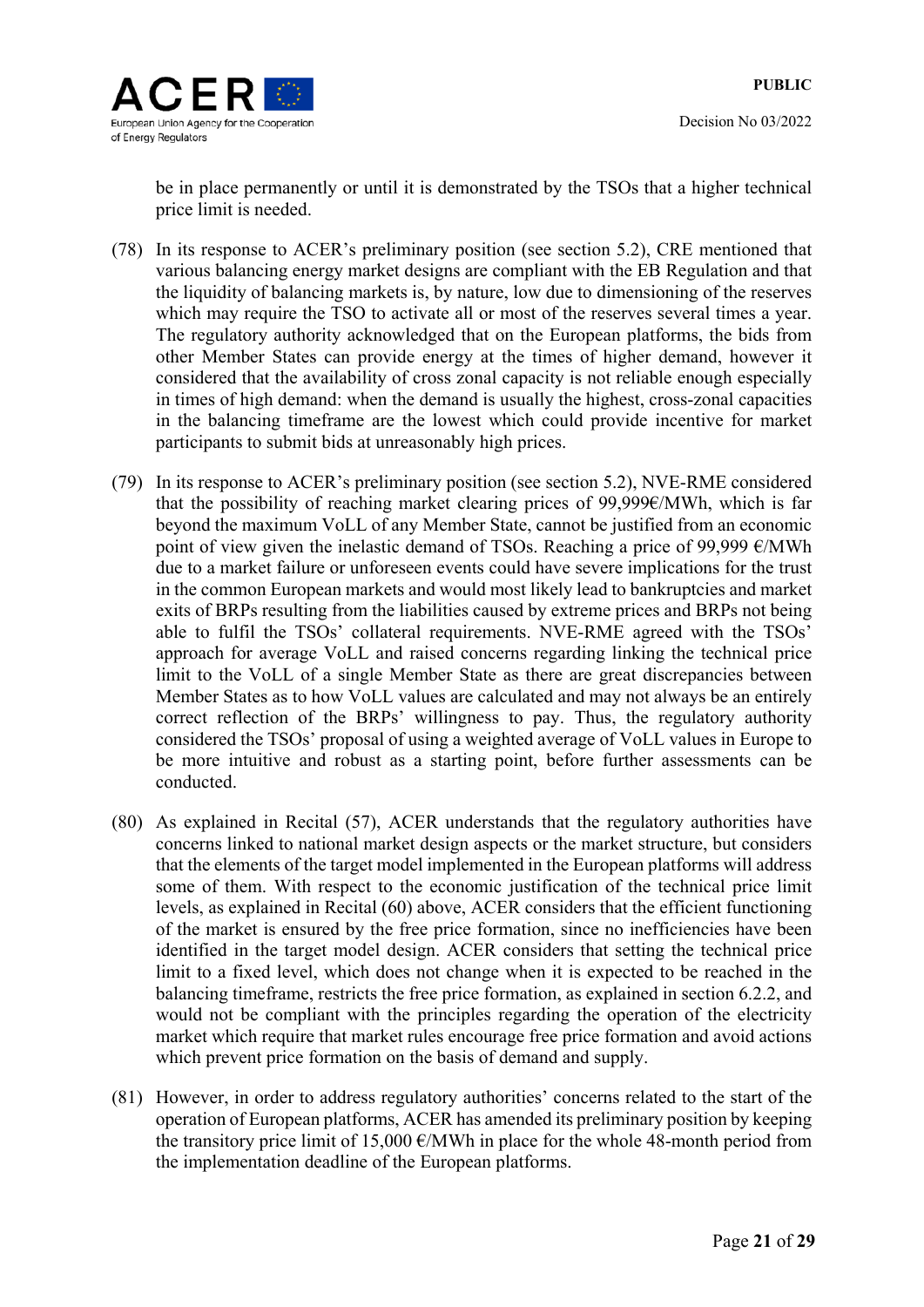

- (82) In addition, ACER agrees with the comments related to the need of having an assessment of the functioning of the market before the end of the transitional period, therefore ACER has introduced a requirement for all TSOs to assess the market 36 months after the implementation deadline of the European platforms (which includes at least one year with all TSOs participating in the platforms). This would allow the TSOs to identify if different technical price limits than the ones already approved by ACER Decision 01/2020 are needed for the efficient functioning of the market, and propose an amendment to the pricing methodology accordingly.
- (83) In the consultation of the AEWG (see section 5.3), CRE provided a wording suggestion in paragraph 6 of Article 3 of Annex I that the TSOs perform an assessment of the functioning of the balancing market and, instead of investigating whether different technical price limits are needed for efficient functioning of the market, they investigate whether transitory price limits shall be removed.
- (84) As transitional price limits are only linked to the start of the operation of the European platforms and transitional period following this start of operation, ACER considers that extending the duration of the transitional price limits would not be justified. Rather, ACER considers that, after more operational experience of the European platforms is gathered, the focus of the TSOs' assessment should be on whether different technical price limits than the ones already approved by ACER Decision 01/2020 are needed.
- (85) As explained in section 5.3, ACER received an advice in the consultation of the AEWG to agree with regulatory authorities on the detailed procedure from the TSOs' assessment to the potential amendment of the pricing methodology in order to provide a timely new decision, and if needed, to avoid a gap after the transitory period. ACER defines in this methodology the starting point of the process, being a requirement for TSOs to perform an assessment 36 months after the implementation of the platforms; however, defining the subsequent steps towards the submission of an amendment would pre-empt the outcome of the assessment and/or restrict TSOs' flexibility on timings and process for the submission of a proposal for amending the pricing methodology. In any case, pursuant to Article 6(3) of the EB Regulation, ACER can also request the TSOs to resubmit this Methodology if needed for fulfilling the objectives of the EB Regulation and the Electricity Regulation. This request to submit the new proposal does not need to be limited to the pricing methodology only, but could also include other relevant terms and conditions or methodologies stemming from the EB Regulation (e.g. Implementation Frameworks in accordance with Article 19 to Article 22 of the EB Regulation) in order to address overarching topics, which were also highlighted by some regulatory authorities in their comments, and to ensure that a consistent approach is used across all European platforms.
- (86) In the consultation of the AEWG (see section 5.3), CRU stated that some markets with new interconnectors might join the platforms only after the 48 months period without any opportunity to transition. For example, SEM ('Single Electricity Market' of Ireland) is only expected to physically connect to the rest of Europe once Celtic interconnector becomes operational (this is expected in 2026).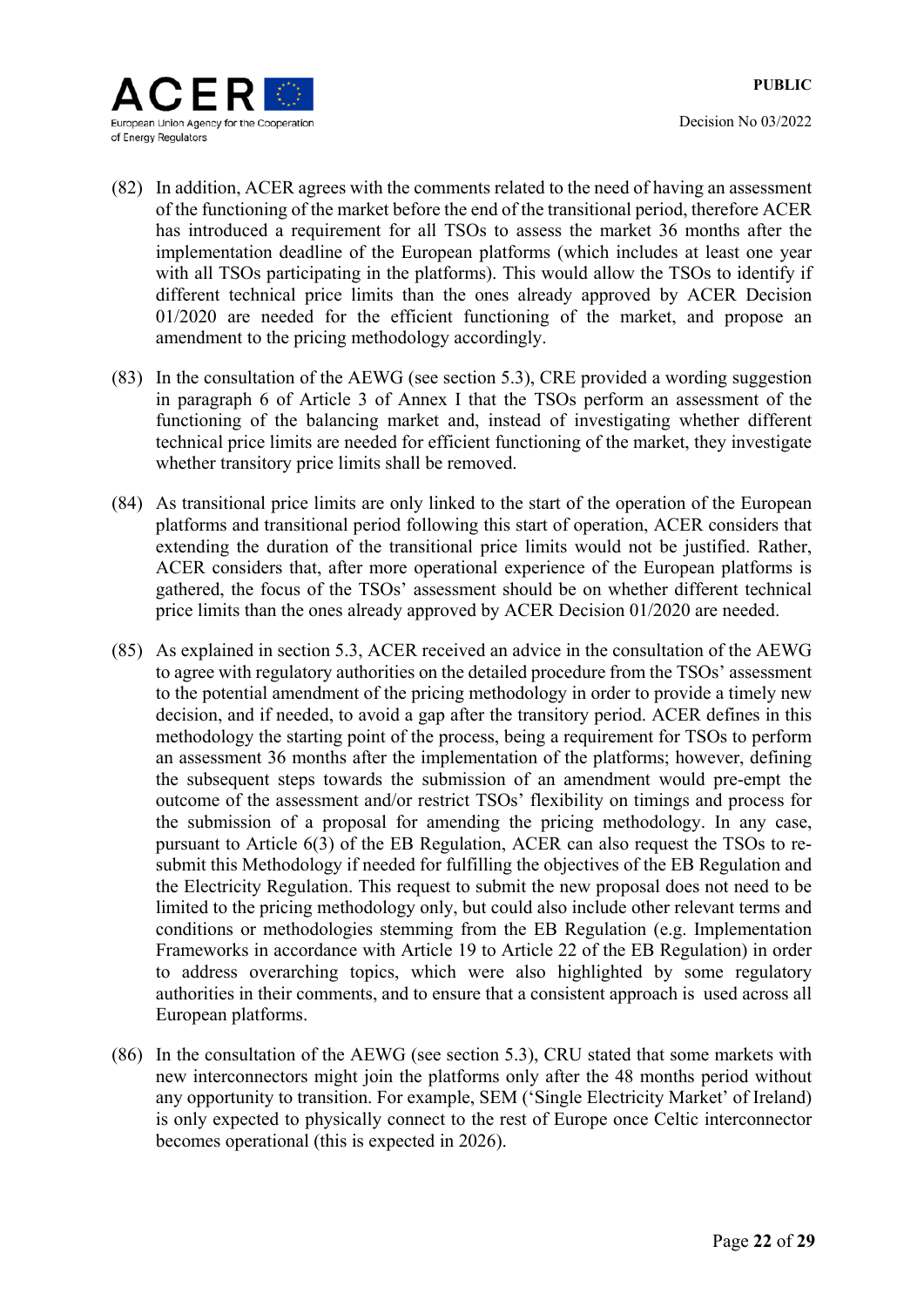

- (87) ACER considers that SEM could benefit from the experience of other TSOs of the rest of Europe gained with the European platforms until the connection of new interconnectors. Furthermore, as explained in recital (82), another re-submission of the proposal is expected before the expiration of the transitional period where ACER can address this issue there if there will be need for it.
- (88) Article 1(1)(d) of the Proposal includes an automatic adjustment mechanism designed in a way that, in case ID limits are increased (and decreased, respectively), the technical price limits in the balancing timeframe would also increase (and decrease, respectively, for minimum technical price limit) by that same amount. For this transitional period, ACER has accepted an automatic adjustment mechanism for the transitional price limit linked to ID limit as the TSOs proposed, for positive balancing energy. As the question of the symmetry of maximum and minimum technical price limits was raised by a stakeholder in the Market European Stakeholder Committee, ACER noted that the second sentence of Article  $1(1)(d)$  of the Proposal referring to the adjustment of the minimum technical price limit linked to ID limit<sup>27</sup> is incorrect and inconsistent with the methodology on the harmonised maximum and minimum clearing prices for single intraday coupling, $28$  which does not envisage any automatic decrease of the minimum clearing price. In general, the price limits define the range of bidding and clearing prices of all balancing energy bids (both positive and negative balancing energy). Therefore, pursuant to Table 1 in Article 46 of the EB Regulation for the payment of balancing energy, the positive price limit provides the maximum payment to a BSP for positive balancing energy, while the negative price limit provides the maximum payment to a BSP for negative balancing energy. relea

### *6.2.2.3. Reporting on market efficiency and potential distortions during the transitional period*

(89) As explained in the previous section, ACER understands the concerns raised by the TSOs in the Explanatory document related to the implementation of significant changes in the balancing market design. These concerns are based on the high prices that were observed in national balancing markets and in the European platform for the exchange of balancing energy from replacement reserves.29 Since the regulatory authorities have also expressed concerns that these high prices might be seen in other European platforms, ACER has decided to introduce additional quarterly reporting requirements. In particular, ACER has required the TSOs to report on monthly average values of used and available cross zonal capacity, on the percentage of both submitted and activated standard balancing energy bids per product and per direction with prices exceeding the threshold of 50%, 75%, 90%, 95% and 99% of the upper/lower transitional price limits and the volume

<sup>27</sup> The second sentence of Article 1(1)(d) of the Proposal reads: *If the harmonised minimum clearing price for single intraday coupling in accordance with Article 54(1) of Commission Regulation (EU) 2015/1222 is decreased by a certain amount below -9 999 €/MWh, the minimum balancing energy price defined in Recital 3 of this Article shall be automatically decreased by this same amount*. 28 Annex I to ACER Decision 05/2017 of 14 November 2017.

<sup>&</sup>lt;sup>29</sup> Established pursuant to Article 19 of the EB Regulation.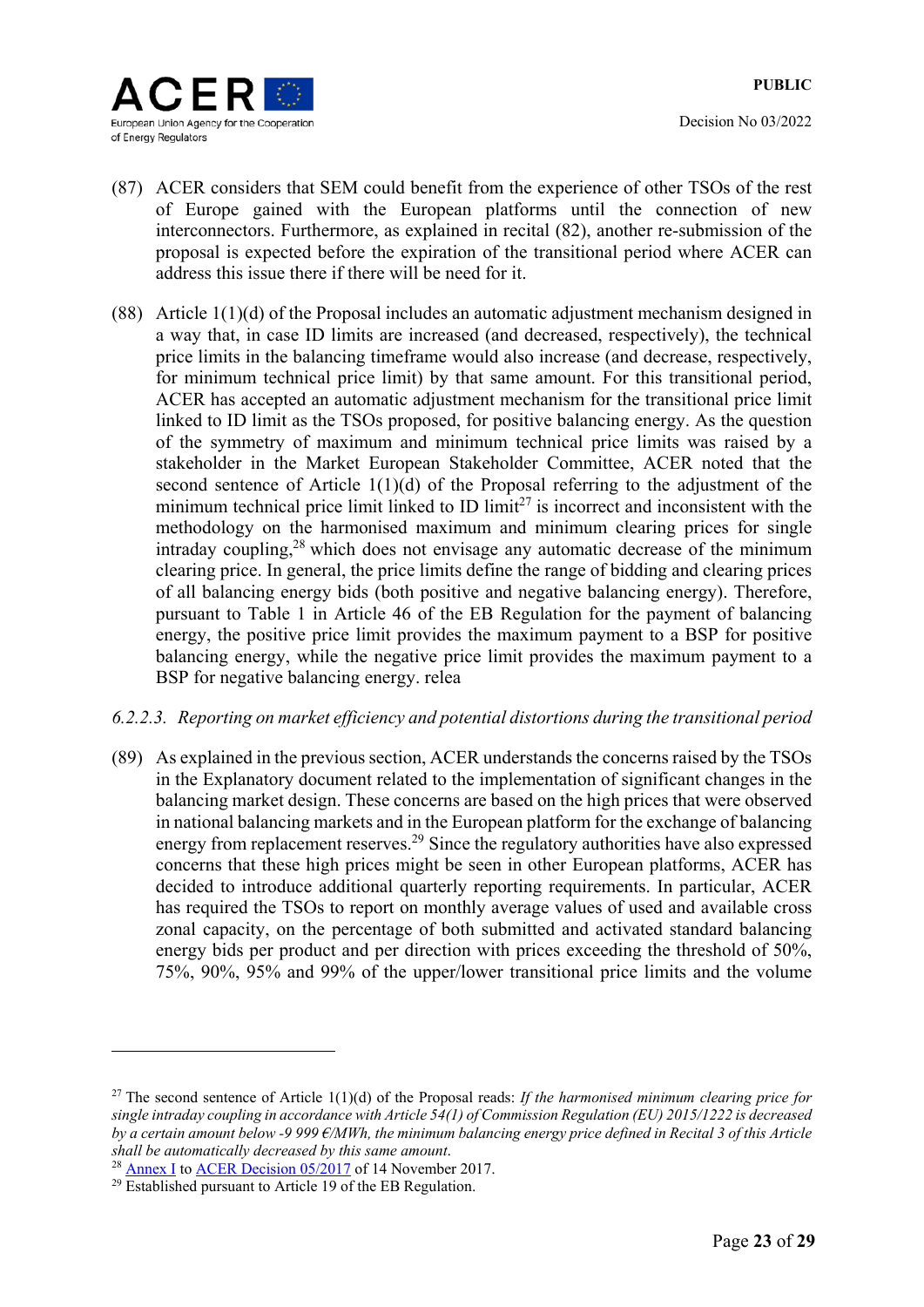

weighted average price of the most expensive 5% of the volume of submitted standard balancing energy bids.

- (90) In addition, the TSOs raised concerns in the Explanatory note and the External study with regards to market concentration levels and potential market manipulation.
- (91) ACER considers it very important to also report on performance indicators related to possible inefficiencies and distortions on balancing markets. During weekly discussions with the TSOs and regulatory authorities, ACER asked the TSOs to include in quarterly or yearly reporting requirements the indicators on market concentration levels (e.g RSI index, HHI index), but the TSOs explained that the European balancing platforms only have anonymised bids, so a separate data collection process should be developed by each TSO on each BSP providing balancing energy bids, which could be time-consuming. ACER understands it might be burdensome for the TSOs to report on quarterly basis on these indicators, especially since the TSOs at the beginning of the operation of the platforms would have to allocate resources to ensure successful connection and operation of the European platforms. Considering this, ACER proposed in its preliminary position that the TSOs would only perform such analysis on the basis of the occurrence of an event which would require further investigation ('incident-based reporting'). More specifically, ACER's preliminary position envisaged that the TSOs submit a report to ACER within a month, in case the cross-border marginal price reaches 50% or higher of the upper transitional price limit (or 50% or lower in case of the lower transitional price limit). According to ACER's preliminary position, this report would include an analysis of the occurrence of high prices and indicators on market concentration levels for the balancing energy bids provided by the participating TSOs.
- (92) In their response to ACER's preliminary position, BNetzA suggested to include in the incident-based reporting as explained in Recital (91), in addition to RSI and HHI indices, an indicator on market shares of the 5 largest BSPs for the BSPs for which the participating TSOs have forwarded balancing energy bids. As ACER considers this indicator very relevant to assess market concentration levels, ACER has included it in the TSO report.
- (93) In their response to ACER's preliminary position, the TSOs claimed that monitoring obligations are now centralised pursuant to Article 32(1) of the Electricity Regulation, in that it is ENTSO-E's task, not all TSOs or the individual TSOs, to provide information to ACER. The TSOs claimed that ACER has no competence to put additional reporting obligations directly on the TSOs. The TSOs also consider that ACER has no legal basis to introduce incident-based reporting following the occurrence of price spikes on the platforms. Following the current formulation of Recital 5 in Annex I of ACER's preliminary position, there is a requirement for data calculations on the TSO level as the link must be done between a bid and the corresponding BSP. All TSOs see no legal basis for such an incident-based reporting obligation as proposed by ACER and they claim that all REMIT-related analysis must stay at the national level, within the prerogatives of national authorities.
- (94) ACER notes that there are different reporting and monitoring obligations set by different regulatory frameworks, which do not replace each other. Article 32 of the Electricity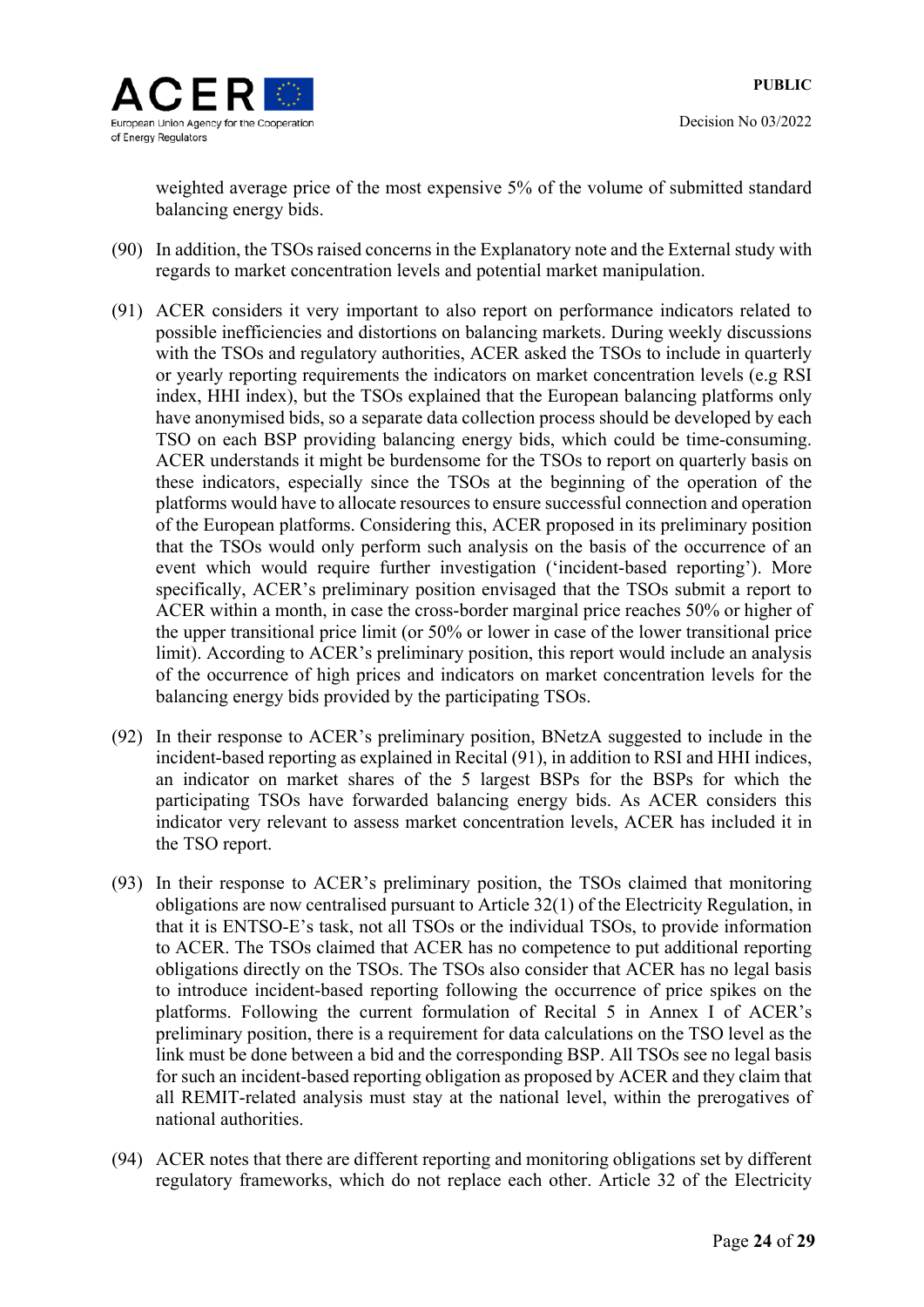Regulation specifies the monitoring obligations of ACER linked with the tasks of ENTSO-E and the implementation of the network codes; however, the reporting obligations set in this methodology are linked to the content of the specific methodology, and the requirement for its compliancy with the EB Regulation and the Electricity Regulation. Pursuant to Article 30(2) of the EB Regulation, a prerequisite, for amending the pricing methodology with respect to the technical price limit, is the assessment of the efficient functioning of the market by the TSOs, in line with the objectives of the EB Regulation and the Electricity Regulation. ACER, as responsible for approving this methodology and for requesting amendments to it when necessary (pursuant to Article 6(3) of the EB Regulation), needs to be provided with the relevant data in the context of this methodology, in order to ensure that it is still compliant with the requirements of the EB Regulation (or to request an amendment if this is not the case). Therefore, the TSOs are responsible to provide this data to ACER, as set by the reporting obligations included in the methodology. With respect to the frequency of reporting obligations, ACER considers it relevant to be informed of the effects of all the aspects of the functioning of the market for the purpose of any potential subsequent requests for re-submission.

- (95) With regards to the reference of the TSOs that REMIT-related analysis shall stay at national level, ACER assumes that they mean the obligation covered by Article 15 of the REMIT Regulation where such 'incident' is different than the one introduced by ACER in Recital 5 of Article 3 of Annex I.
- *6.2.2.4. Reporting proposed by the TSOs*
- (96) Article  $1(1)(b)$  and Article  $1(1)(c)$  of the Proposal propose the monitoring and reporting requirements of the TSOs.
- (97) As explained in section 6.2.2.2, ACER has decided to allow for a transitional price limit only during transitory period in parallel to the currently foreseen technical price limit. Thus, ACER, in agreement with the TSOs and the regulatory authorities, has deleted Article 1(1)(b) of the Proposal on the extensive report to be submitted to ACER as the transitory period is clearly determined, and there is no future evolution of the technical price limits, hence there is no need to justify whether the maximum and minimum technical price limits should be maintained or amended.
- (98) Regarding reporting obligation Article 1(1)(c) of the Proposal, ACER further amended it (as explained in section 6.2.2.3) and moved it to the Article on the implementation timeline.
- *6.2.2.5. Proposed timescale for implementation*
- (99) The Proposal meets the requirement Article 5(5) of the EB Regulation, as it provides a timeline for the implementation of the Proposal in its Article 2.
- (100) The implementation deadline as proposed by the TSOs is linked to the publication of the decision by ACER on this Proposal. Since the pricing methodology implementation deadline has been set to the implementation deadlines of the European platforms, ACER removed from Article 2 of Annex I the sentence that the TSOs proposed.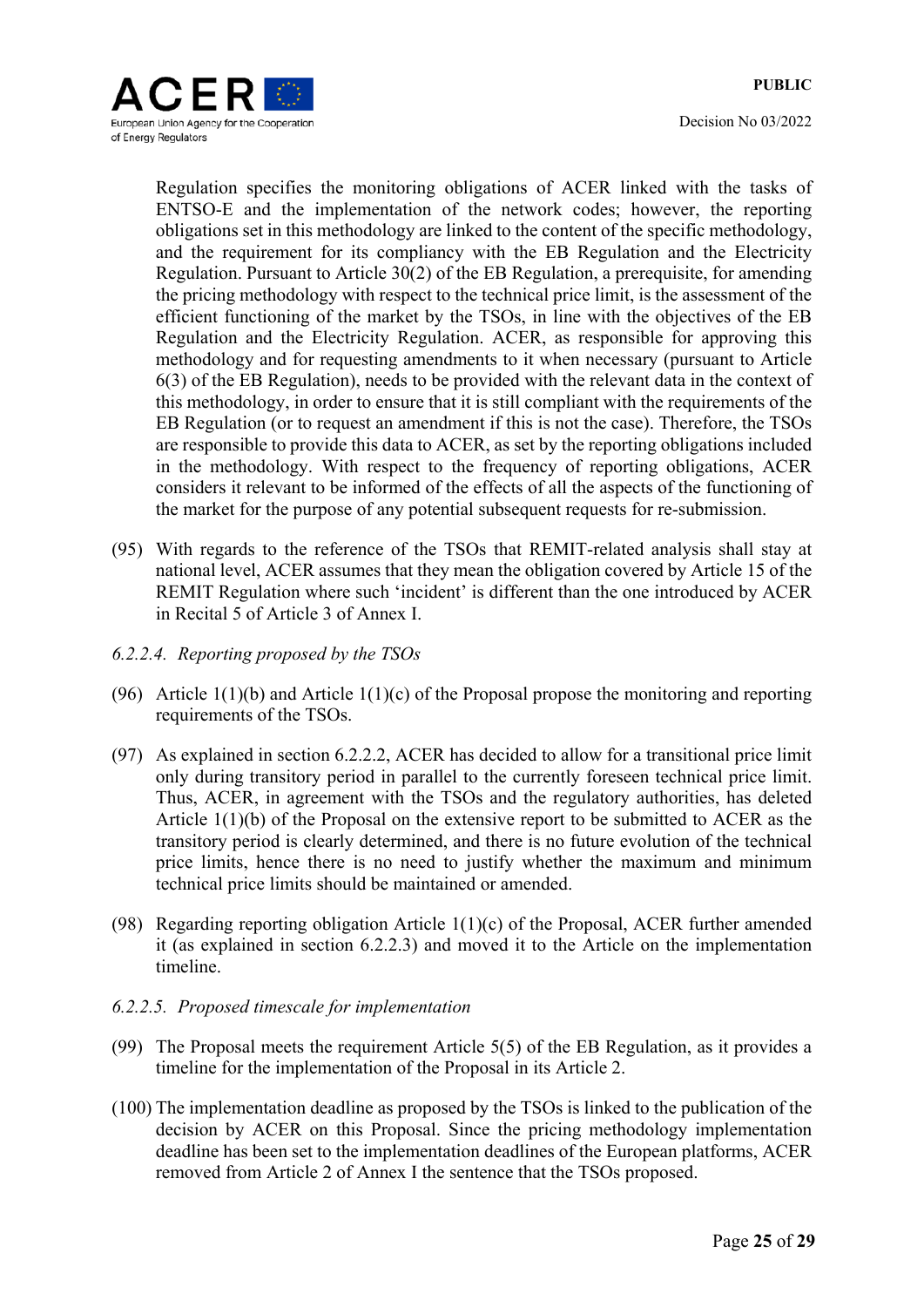

- (101) In the consultation of the AEWG (see section 5.3), BNetzA asked ACER to clarify that the transitional price limit applies from the moment in time a platform is implemented in a Member state, which is understood as the point in time when the TSO(s) of that Member State connect to the platform. In the case that the implementation of the European platforms would happen ahead of the legal implementation deadline, it should be, in BNetzA's view, avoided that it could be read that the transitional price limit only applies from this legal implementation deadline and not earlier than that.
- (102) The current wording of paragraph 1 of Article 9 of the pricing methodology indicates that the TSOs shall implement the methodology when implementing the European platforms. Therefore, ACER would like to clarify that as soon as the TSOs in question have implemented the European platforms, the pricing methodology (including this amendment) is applicable. In case of early implementation, this means that the transitional price limits can be applied as soon as the European platforms are implemented in those specific Member States, which in this case would mean - ahead of the legal implementation deadline. Accordingly, ACER updated paragraph 3 of Article 3 of Annex I to make this explicit.
- *6.2.2.6. Requirements related to the development of the Proposal*
- (103) The Proposal complies with Article 6(3) in joint reading with Article 5(2)(f) and Article 30(1) of the EB Regulation, as all TSOs jointly developed the Proposal and submitted it to ACER for approval.
- (104) In developing this Proposal, all TSOs complied with consultation requirements set out in Article 10 of the EB Regulation. In particular, ENTSO-E, on behalf of all TSOs, publicly consulted on the draft Proposal at the European level for a period of two months, between 2 June and 2 August  $2021^{30}$ . In addition, all regulatory authorities were regularly informed about the development of the Proposal.
- (105) All TSOs considered the views of stakeholders resulting from the consultation on the draft Proposal before its submission to ACER on 26 August 2021. ENTSO-E's responses to the comments received during the public consultation were included in the submission (as Annex IV). In this document, ENTSO-E provides justification for including or not including the views resulting from the public consultation. A non-confidential version of this document was published on ENTSO-E's website on 25 August 2021, after the publication of the Proposal $31$ .

### **7. CONCLUSION**

1

(106) Considering the above, ACER has revised the Proposal, where necessary, in order to ensure that it is in line with the purpose of the EB Regulation and contribute to market

<sup>&</sup>lt;sup>30</sup> https://consultations.entsoe.eu/markets/proposal-for-amendment-of-pricing-methodology/.<br>https://eepublicdownloads.entsoe.eu/clean-documents/nc-

tasks/210826\_Pricing%20methodology\_answers%20to%20public%20consultation\_public.pdf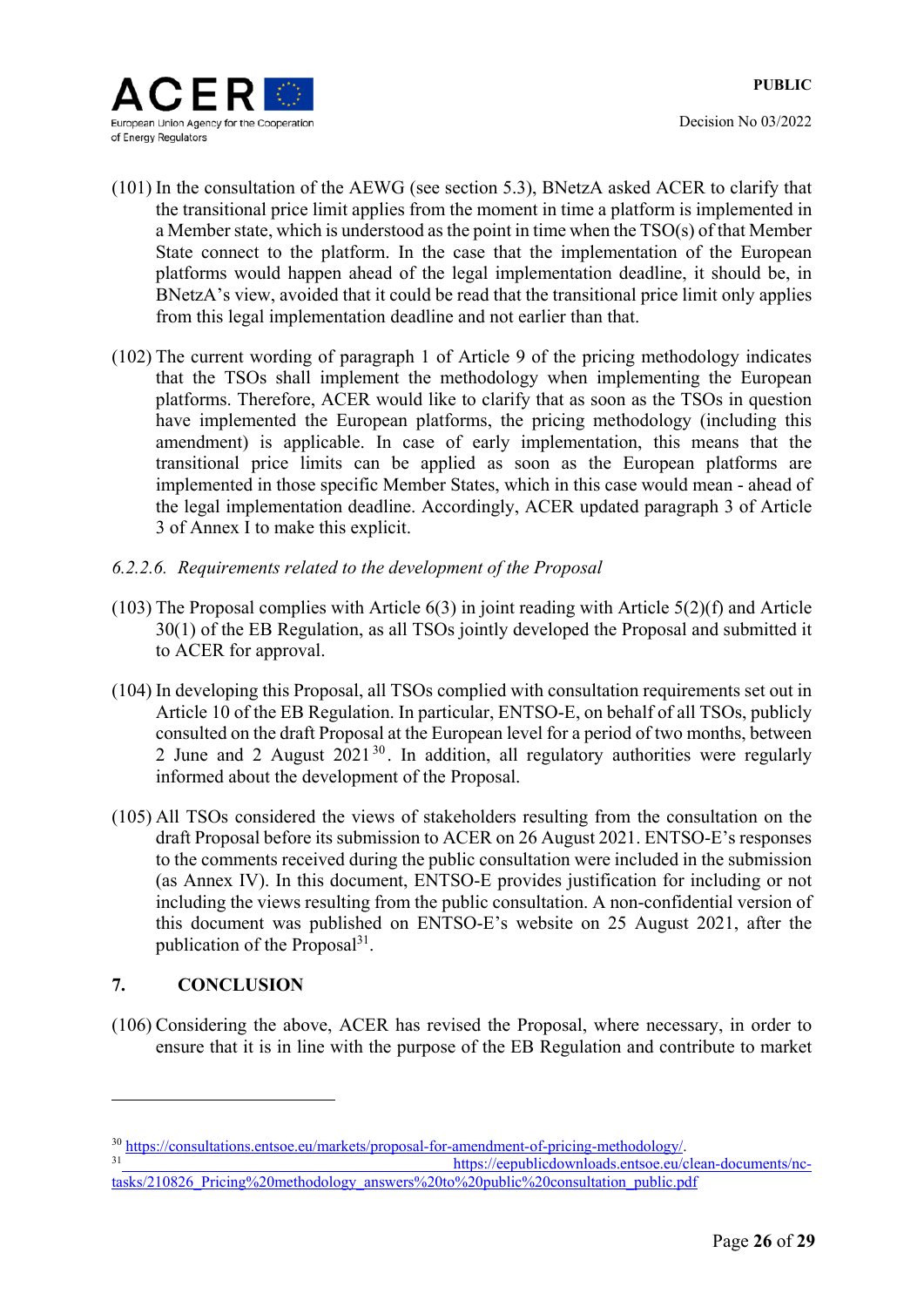

integration, non-discrimination, effective competition and the proper functioning of the market.

(107) ACER approves the Proposal subject to the necessary amendments. Annex I to this Decision sets out Proposal, as amended and approved by ACER,

HAS ADOPTED THIS DECISION:

### *Article 1*

The amendment to the methodology for pricing balancing energy and cross-zonal capacity used for the exchange of balancing energy or operating the imbalance netting process in accordance with Article 30(1) of Regulation (EU) 2017/2195 is adopted as set out in Annex I to this Decision.

### *Article 2*

This Decision is addressed to all TSOs:

50Hertz Transmission GmbH, Amprion GmbH, AS Augstspriegumatïkls, Austrian Power Grid AG, C.N.T.E.E. Transelectrica S.A., ČEPS a.s., Creos Luxembourg S.A., EirGrid plc, Elektroenergien Sistemen Operator EAD, Elering AS, ELES, d.o.o., Elia System Operator SA/NV, Energinet, Fingrid Oyj, HOPS d.o.o., Independent Power Transmission Operator S.A., Kraftnät Åland Ab, Litgrid AB, MAVIR ZRt, Polskie Sieci Elektroenergetyczne S.A., Red Eléctrica de España S.A., Rede Eléctrica Nacional S.A., Réseau de Transport d'Electricité S.A., Slovenská elektrizačná prenosová sústava, a.s., Svenska Kraftnät, System Operator for Northern Ireland Ltd,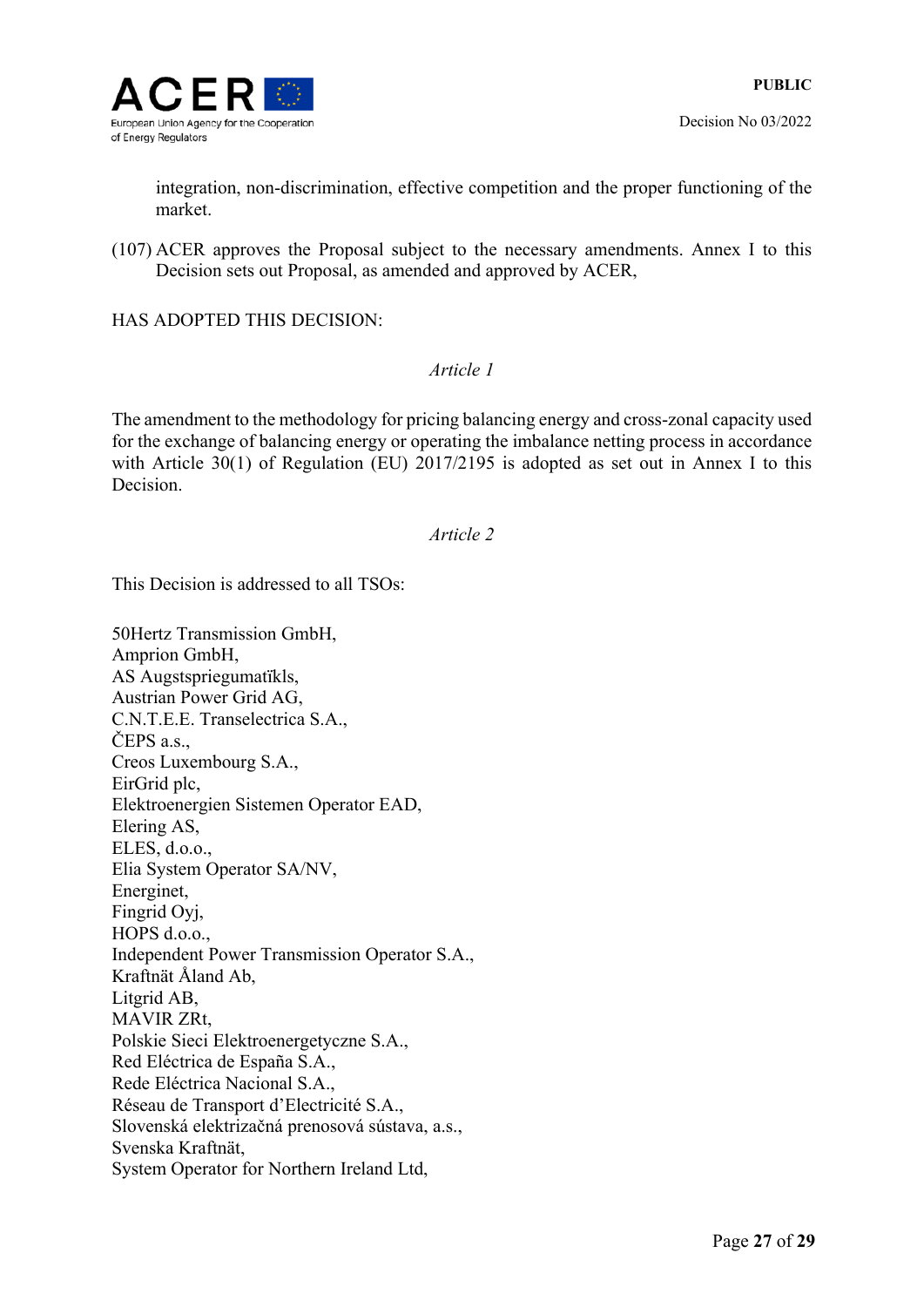

TenneT TSO B.V., TenneT TSO GmbH, Terna Rete Elettrica Nazionale S.p.A., TransnetBW GmbH and VÜEN-Vorarlberger Übertragungsnetz GmbH.

Done at Ljubljana, on 25 February 2022.

### *- SIGNED -*

*Fоr the Agency The Director* 

C. ZINGLERSEN

### Annexes:

| Annex I  | Amendment to the methodology for pricing balancing energy and cross-<br>zonal capacity used for the exchange of balancing energy or operating the<br>imbalance netting process in accordance with Article $30(1)$ of Commission<br>Regulation (EU) 2017/2195 of 23 November 2017 establishing a guideline<br>on electricity balancing                                                                                      |
|----------|----------------------------------------------------------------------------------------------------------------------------------------------------------------------------------------------------------------------------------------------------------------------------------------------------------------------------------------------------------------------------------------------------------------------------|
| Annex Ia | Amendment to the methodology for pricing balancing energy and cross-<br>zonal capacity used for the exchange of balancing energy or operating the<br>imbalance netting process in accordance with Article $30(1)$ of Commission<br>Regulation (EU) 2017/2195 of 23 November 2017 establishing a guideline<br>on electricity balancing – with track changes - (For information only)                                        |
| Annex II | Evaluation of responses to the public consultation on the amendment to the<br>methodology for pricing balancing energy and cross-zonal capacity used<br>for the exchange of balancing energy or operating the imbalance netting<br>process in accordance with Article $30(1)$ of Commission Regulation (EU)<br>2017/2195 of 23 November 2017 establishing a guideline on electricity<br>balancing - (For information only) |